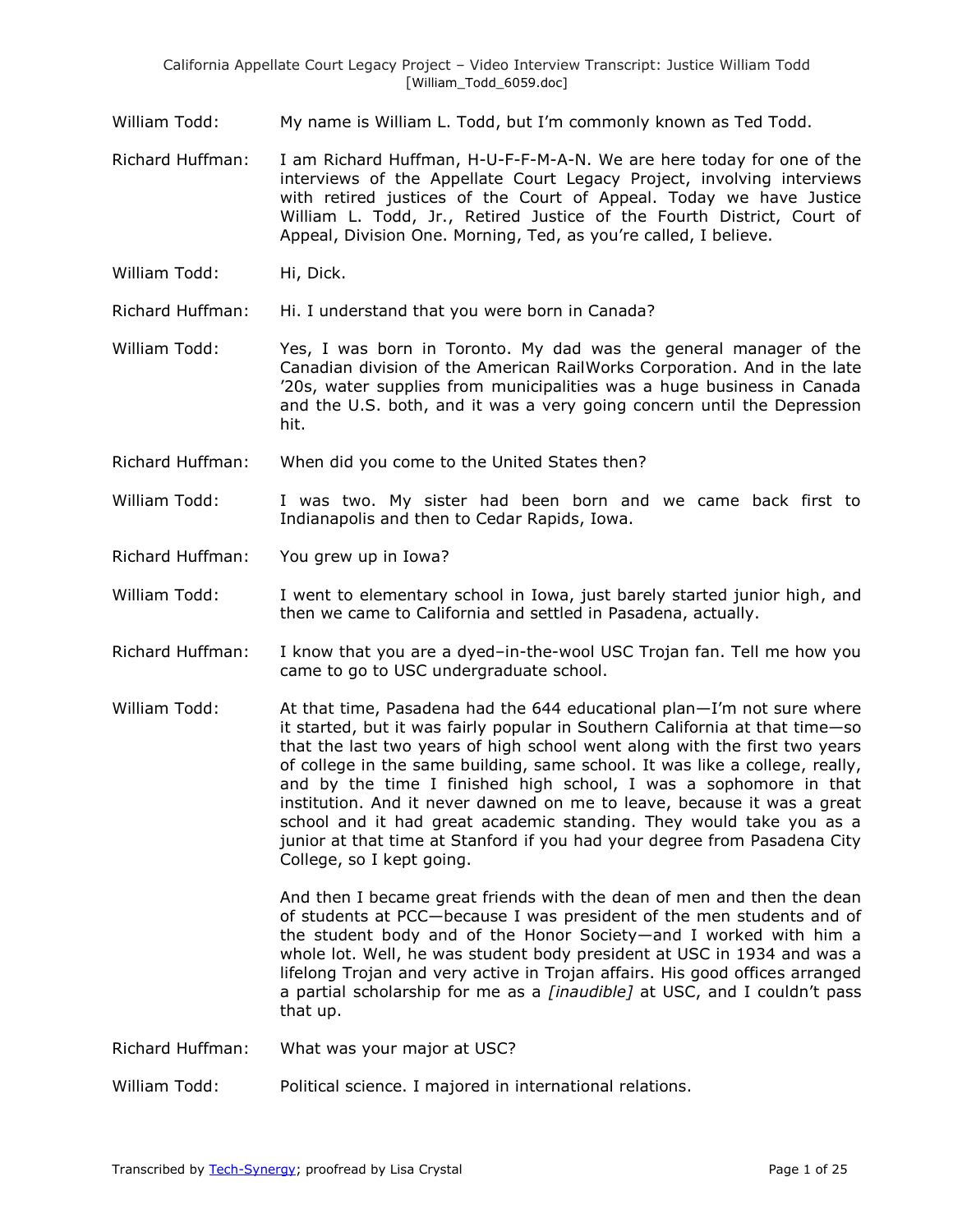- Richard Huffman: Then you left USC after you graduated, and as I understand it you went in the Marine Corps.
- William Todd: No. It's really a weird story. I joined the Naval ROTC when I got there as a junior. After two years I was halfway through the program—it was a four-year program—and they wanted me to double up in naval science in one more year and get a master's degree and be available in just one more year for my service as a reserve officer, they hoped in the Navy. Well, I knew I wanted to go to law school, and I had been admitted to law school, and I wasn't going to give up that career. So I said, "I'll make a deal with you. If you let me start law school and go the first two years, then if you want to take me, I'll do my two years active duty without complaint after my second year in law school." So they agreed to that. So after my second year, I was commissioned. The day I was commissioned, Paula and I were married and we went and got in our car and headed for Quantico on our honeymoon. *[laughing]*

Richard Huffman: That's a great honeymoon.

William Todd: One night in Kansas—it was so hot, it was mid-July—we stopped to go to the restroom. And we didn't have a reservation yet, and Paula went in there and came out in about a minute. She says, "I can't use that restroom. The wall is covered with cockroaches." So we drove all night till we got to St. Joseph, Missouri, and then spent two days there. *[laughing]*

### (00:05:00)

- Richard Huffman: Oh, for goodness sake.
- William Todd: In any event, I didn't serve two years. After basic school in Quantico at Camp Pendleton they offered me a regular commission at the end of my two years; but they didn't offer that last year of law school, which they could have done. I never understood why they didn't, because they did try to talk me into . . . and if they had given me the third year of law school, I probably would have done it, because I really had enjoyed my time in the Marine Corps a lot. It's probably a good thing, though, because I would have been ripe for Vietnam and I would have been company grade, and I can just see me doing some foolish thing and we wouldn't be sitting here today.
- Richard Huffman: *[Laughing]* Well, we're glad that things worked out that way. So you graduated when from law school?
- William Todd: '57.

Richard Huffman: Then you went into civil practice?

William Todd: Yes, I went with a small firm called Von Herzen & Laidig on Spring Street, first as a clerk till the bar results came out, and then I was practicing there for a few months. And then the placement gal, whose name I can't remember, at USC called me one day and told me she had this opening at Moss, Lyon & Dunn at 7th and Spring and she thought it be something I would be interested in. So I interviewed and they took me on. Justice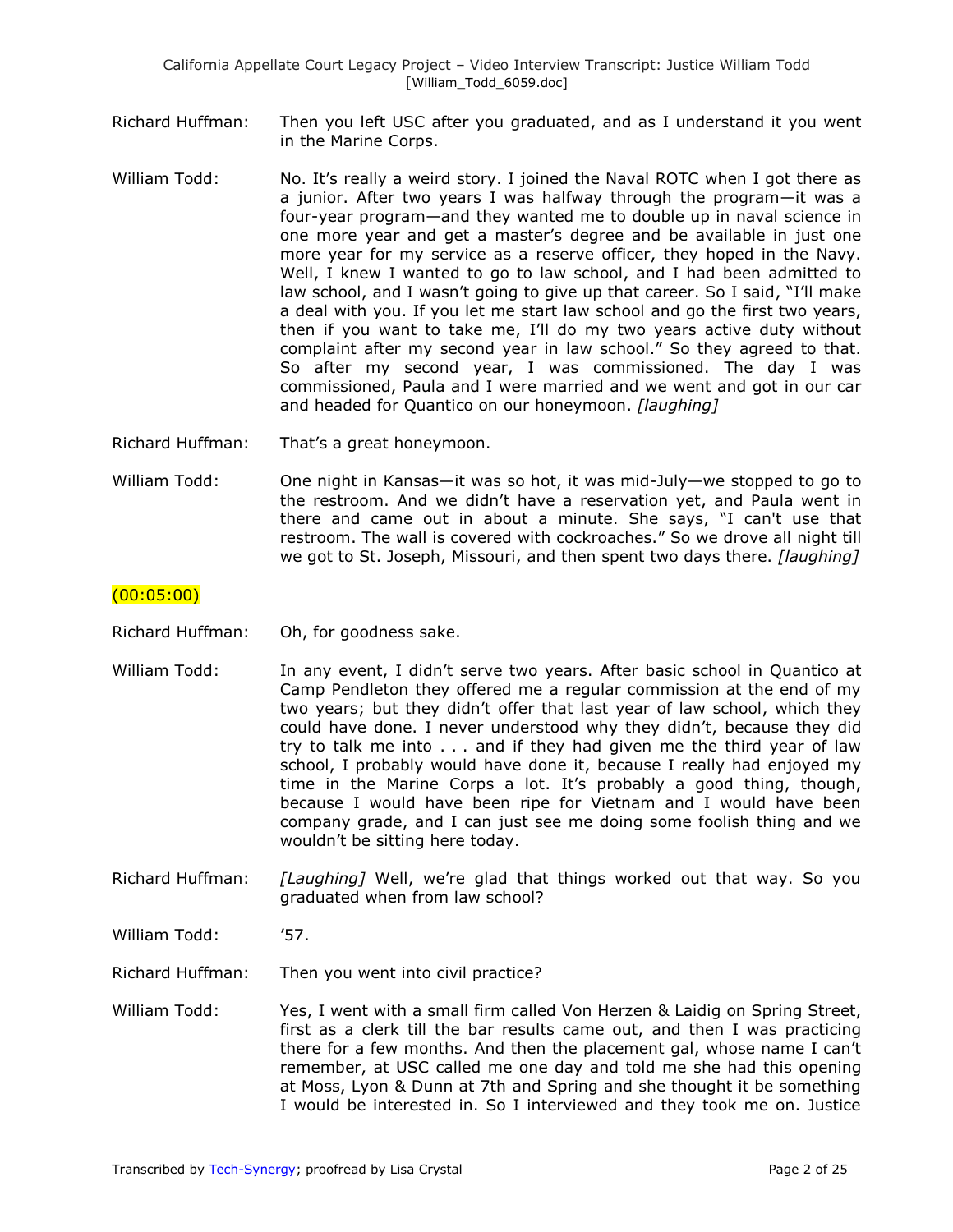Gerold Dunn later was one of the senior partners, and Bill Haight, the founder of Haight, Dickson firm, was not even a junior partner then, and Judge Bob Nye wasn't even a junior partner yet. It was a trial firm with one partner who did probate and business work, and I was hired to be his helper. They trained me in a specialized area of tax. They had a big tax case pending before the tax court, and I went to school to learn all about that and transportation law, because this other attorney represented the Western Growers Association.

Little by little they started giving me assignments in the trial side—first just appearances, and then law and motion, then depositions; and finally they had me watch each of the 10 trial lawyers try a case completely through. It was the greatest training a young lawyer could ever get, because these guys were wonderful trial lawyers. Then I tried my first municipal court case. It was a traffic case for a Ford Motor Company exec who was a client through his insurance carrier, and I won that case in Alhambra. And then I tried my first superior court case. I defended a cat who was accused of having caused a full-time nurse in a private home in San Marino to suffer from cat fever because of scratches by this cat. And we had neuropsychiatrists testifying about this animal and about the malady that the nurse claimed. And the jury voted for the cat. *[laughing]* 

- Richard Huffman: That's a story I've never heard before.
- William Todd: I'll never forget that cat.
- Richard Huffman: When did you come to San Diego and how did you come to go here?
- William Todd: Bill Carstens was a classmate in law school, and he had come down here from Gibson, Dunn early on and worked with White Froehlich & Peterson, and he lured me down here. In the back of his mind he had our firm in his mind already. We didn't talk about that, but he found me a job at McInnis, Focht & Fitzgerald. I was the first associate after Roscoe Wilkey. And the firm was just five of us then: Wes McInnis, Jim Focht, Bill Fitzgerald, Roscoe, and me. I had stayed there a year and a half and Wes McInnis, fine lawyer that he was, was such a penny pincher that I was dissatisfied with the compensation. I'm not going to tell you what he told me, because that involves a good friend, but I could see that things were sort of at a stalemate, for a while at least. So in the meantime, Bill was talking to me about forming our firm, and he and I and Wes Fry and Earl Robinson, all those three from White Froehlich, rented a suite in the Bank of America building. We each borrowed \$2,500 and put it in the kitty and off we went: Carstens, Todd, Robinson & Fry.
- Richard Huffman: How long did that firm exist?
- William Todd: Earl lasted about a year and he went back with Byron, and he is still with him. He was a great lawyer but he wasn't a real client man.

#### $(00:10:06)$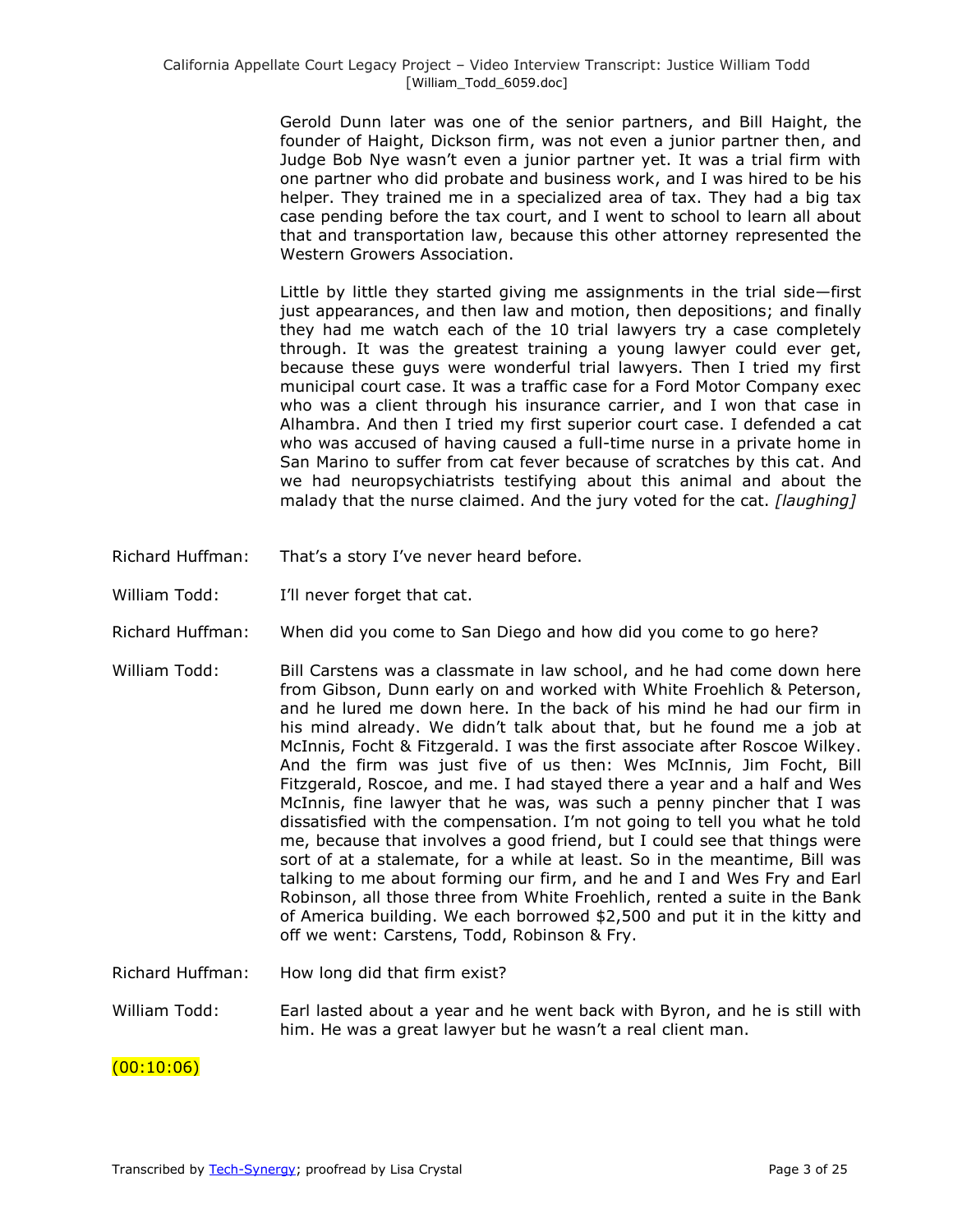Wes stayed with us longer, but he drove himself and everyone around him so hard that he realized he needed to be out on his own, which was true, so he went in solo practice and took over Al Laurence's practice when Al went on the municipal court bench in El Cajon. Then it was just Bill and me, and we stayed in the bank for a while and then we shared space with Lou Welsh in the Home Federal, it was in the Home Federal building. Then we had two offices for a while. I stayed downtown in the old Crabtree Building. It was new then, and Bill had a little office out in El Cajon near his main clients—Dan Schwartz, the builder—and we stayed together for several years; and in the meantime, Rod Toothacre and Ned Wright came with us. After a year, Ned came back to the court as a, what do you call them, chief attorney?

- Richard Huffman: Yeah, principal attorney.
- William Todd: Principal attorney. Rod stayed with us, and then Bill left the practice and then it was Rod and me; and we built up what became Todd, Toothacre & Wingert, when John Wingert got out of the Marines and joined us. And Charlie Grebing came from law school. He is now the senior partner in the law firm.
- Richard Huffman: You did a lot of trial work, because I know that you're a member of ABOTA, right?
- William Todd: Yeah, I was president in '72 or '73. We did a whole lot of defense work. We did as much plaintiff's work as we could, but there were always so many conflicts with carriers that we represented that we didn't do a whole lot of plaintiff's work. But that's what I had done for the McInnis firm, and that is essentially what we did at the Moss, Lyon & Dunn firm; so that was my primary thing, although I did all kinds of law in those days. I was kind of a generalist.
- Richard Huffman: You were pretty active in the local bar association, weren't you? At some point, at least.
- William Todd: Yes, I . . . First of all, I was on the board of Legal Aid, which was a lot different then. We had no staff. We just tried to raise money and find lawyers who would take these cases for people—friends and so on. Then I was president of the Barristers Club, which was a lot of fun, and then I was elected to the bar board and I served when Bill Yale was president. I was one year behind him, and then I was president in '71.
- Richard Huffman: What led you to apply for the superior court?
- William Todd: Bill Yale. He had been on the court for a year or two maybe, and he said, ―Governor Reagan is going to have one more appointment here in San Diego and Houston Flournoy might not be elected Governor." I said, "He's going to get elected Governor, for heaven's sake. It's going to be a leadpipe cinch." Bill said, "I think you're a fool if you pass up an opportunity to be considered before Governor Reagan leaves office." And what finally persuaded me was when he showed me the value of the retirement benefits. *[laughing]* When you figure that out, it makes up in some degree for the lack of pay along the way.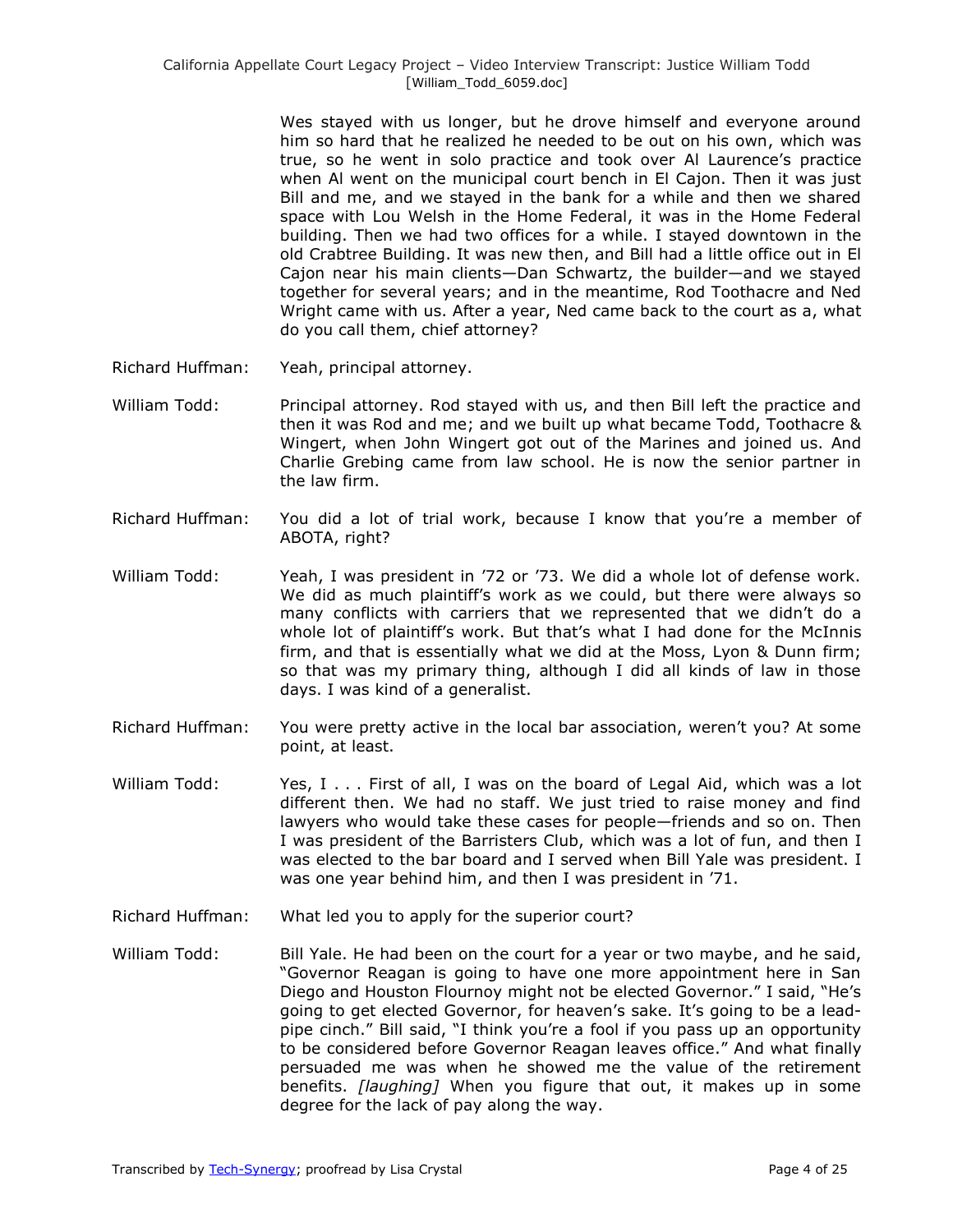- Richard Huffman: I would imagine there was a pay cut to become a superior court judge.
- William Todd: It was a huge pay cut, and my wife wasn't happy, but we got along somehow; and it wasn't too long till our three kids started at USC. I don't really know how we got through all those years, when I think about it now, but we did; and ultimately our pay was raised significantly, so we had enough to keep food on the table.
- Richard Huffman: And you got the kids through USC.
- William Todd: And once that was over-
- Richard Huffman: Now you had money to use. What kind of assignments did you have on the superior court?
- William Todd: I started in criminal, and the first case I tried was a first-degree murder case, which I will never forget: *People v. Connor*. And the district attorney was that tall fellow who was a gambling expert. I can't think of his name now. He almost reminded me of Ichabod Crane. He died last year.
- Richard Huffman: Hugh McManus?
- William Todd: Yes. Good lawyer; he tried that case beautifully. And Bob May defended this woman. She and her cousin had killed that coin dealer down in Mission Bay and he had all these coins in the house and this woman was his housekeeper; the cousin was a housekeeper. And she got her cousin out here from Dallas, and this woman was good-looking, the one from Dallas. And they plotted the deal. They went over there one rainy night and shot him to death and took nearly all of his coins.

## (00:15:21)

It was a lot of money, particularly at that time. They took off for Las Vegas with a couple of guys and they ended up in Mexico. And the local woman came back first and turned herself in, and finally the other gal did after having an affair with a movie producer from Guatemala down there. I think the money ran out and the allure ran out, I guess, so she came back and turned herself in. It was a fascinating trial. She was convicted, and the poor woman I think died in prison of breast cancer.

- Richard Huffman: That's an interesting case for a brand-new judge from civil practice to get.
- William Todd: The funniest thing about it, Judge Edgar Hervey was then retired and he would get in the back hall of the courthouse. As a retired judge he would come down the hall and come in my entrance door and sit inside the bar throughout that trial. I really puzzled over what I should do about it, but he never disturbed anything. He didn't say a word and he would just leave when the session was over, so I never said a word about it. And nobody complained and it was no problem. But that was so typical of Edgar Hervey. *[laughing]*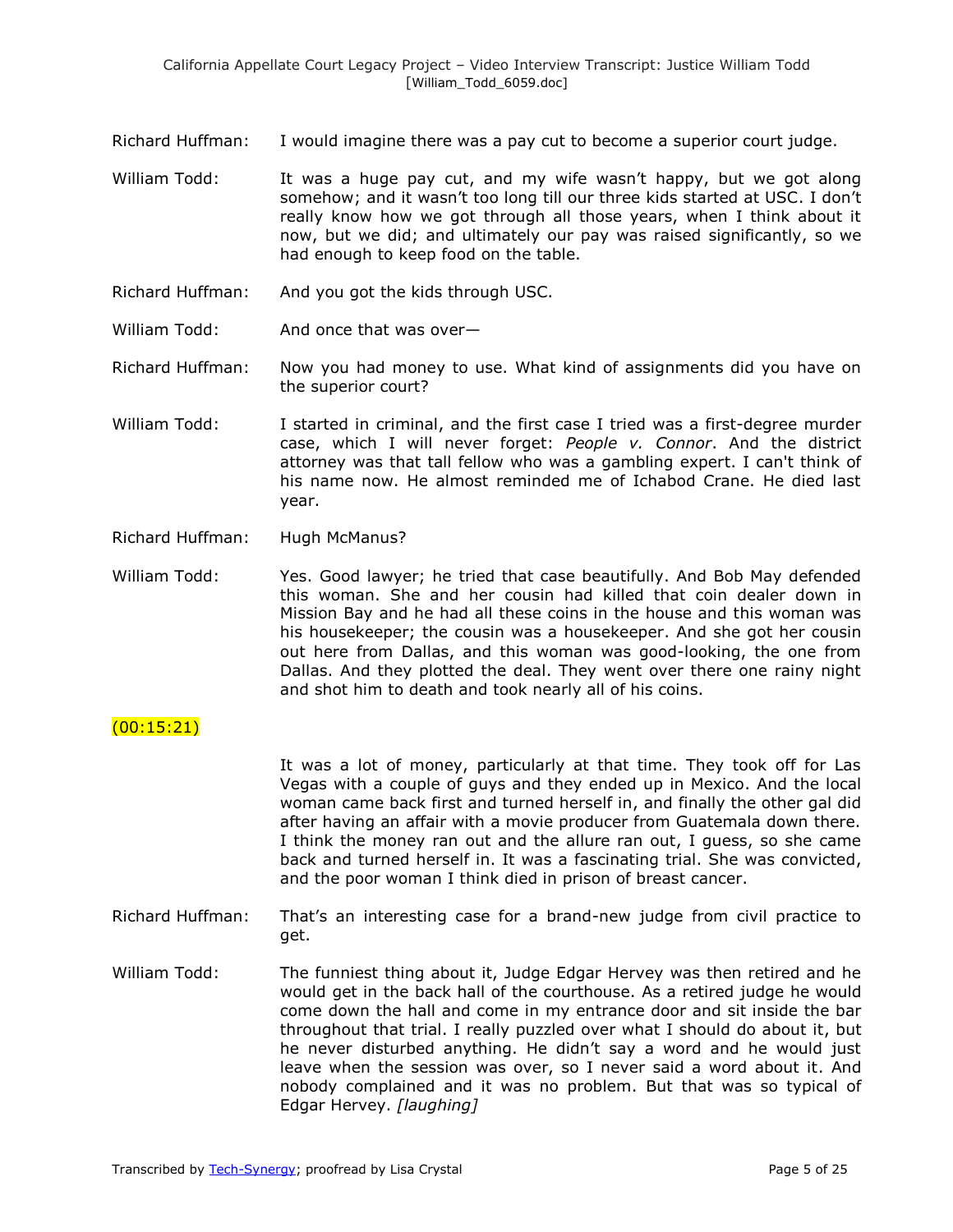Richard Huffman: You covered . . . as I recall, you were on the superior court 12 years?

- William Todd: Twelve and a half years, yes.
- Richard Huffman: Did you miss any assignments?
- William Todd: I did domestic, in the days when the new judge got it for six months. I followed Judge Roscoe Wilkey in there and did my six months and that's all we were required to do at that time. Only one department in the whole county doing family law; it was a zoo, I'll tell you. And then I went back to criminal for about a year and a half and you and I tangled a couple of times over settlements in the criminal settlement department.
- Richard Huffman: I can't imagine that.
- William Todd: Then I went to civil and then to juvenile. I was in juvenile for two different terms. I was there when we built the new women's facility out there. And actually I thought it was the most rewarding work I did on the superior court, was the juvenile court work. It was the beginning of the child abuse dependency cases. San Diego was really the place that got the law changed. Dr. Chadwick got that law changed, the reporting law, and I think because it said we had so much military here, there were a lot of cases—stepparents—so that was very rewarding work.
- Richard Huffman: Were there any particular projects you were involved in while you were a superior court judge that you were particularly proud of?
- William Todd: Actually I was on the small subcommittee that really started the family counseling part of the family court. There were two or three of us. I was the junior on it, but we organized that whole counseling program that's grown and grown and is an integral part of the whole family court system now. That was important. Then I sat on the appellate division of the superior court and presided over that court for about a year. That was a taste of appellate work that I really enjoyed. The thing I liked about it was I was working with other people. You know, being a superior court judge can be a lonely spot. You really don't have anyone to commiserate with very much. But in the appellate work, you've always got someone to work with.
- Richard Huffman: Did you enjoy that process of having to make decisions together with a colleague?
- William Todd: In a collegial way, I thought it was very enjoyable. And then I sat pro tem up here for three months one time and I managed to get Justice Cologne and Justice Wiener together on a case that they hadn't been able to agree on.

Richard Huffman: That's a settlement project.

### (00:19:51)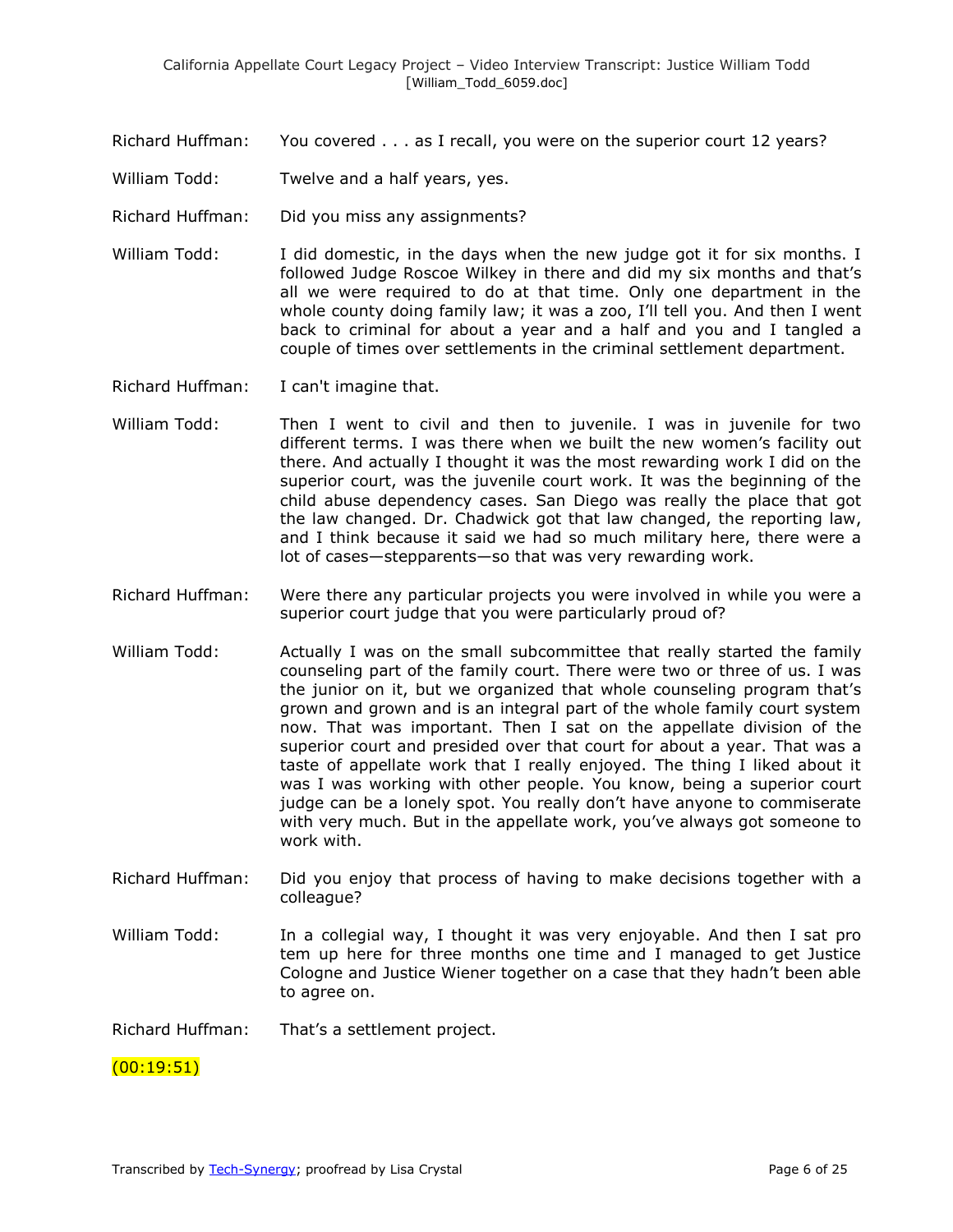- William Todd: *[Laughing]* Then I was one of the first settlement judges in the superior court, civil settlement judges; and I worked on an awful lot of settlements there, full time for one six-month period.
- Richard Huffman: Are there any particular cases from the superior court that stick in your mind or you think are the most memorable?
- William Todd: There are two, yes.
- Richard Huffman: What are they?
- William Todd: Well, the first was the Copley estate case. Jim Hervey sued Helen Copley and her brother.
- Richard Huffman: That's Copley from the *San Diego Union-Tribune* paper?
- William Todd: Yes, Jim Copley's second wife. She had been his secretary and he was divorced from his first wife and had adopted children of that marriage. And when Jim passed away, Helen and her brother were the co-trustees, and they controlled everything; but neither one was executor. His attorney *[inaudible]* whose name I can't remember now was the named executor and had been his lawyer. And Helen engineered a palace coup and got him to resign because his partners didn't want to lose, in my opinion, the Copley account. They handled the estate and they represented the paper; and they would have, I guess, tried this case, but they decided they didn't want to and they turned it over to Bill Fitzgerald and Wes McInnis.

Jim got the case from the former wife's attorneys in Los Angeles and they waived jury in front of me to try this multimillion-dollar lawsuit. And I was sorry they did that, but they did. These were my original bosses in San Diego. But I had had a lot of cases against Jim Hervey, and we were very well acquainted, and I knew that he was a good lawyer. And it was a fascinating trial. They brought all of Jim's former lawyers from Illinois and Iowa out here as witnesses and they all testified on these tax questions.

I ruled that they had taken advantage of the first family. They dumped the expenses into that side of the two trusts and the result was those children were getting nothing. They were adults then, but they were getting nothing from the whole Copley estate.

Well, in the end, Helen had to cough up \$15 million and begin funding their interest in the estate. And so it was a great result for those children. And I believe the first wife got something out of it; I can't remember that now. She didn't actually take part in the trial

But it was a fascinating case to try. One of the real issues in the case was whether she was really Jim's widow, because it turned out that there was a potential defect in her first divorce in Iowa—one of those deals where they didn't have personal service over the husband within the jurisdiction. And we spent two weeks doing legal research and the lawyers never solved the case for me. My clerk finally found a California case that said if the divorce had been valid in that state, then California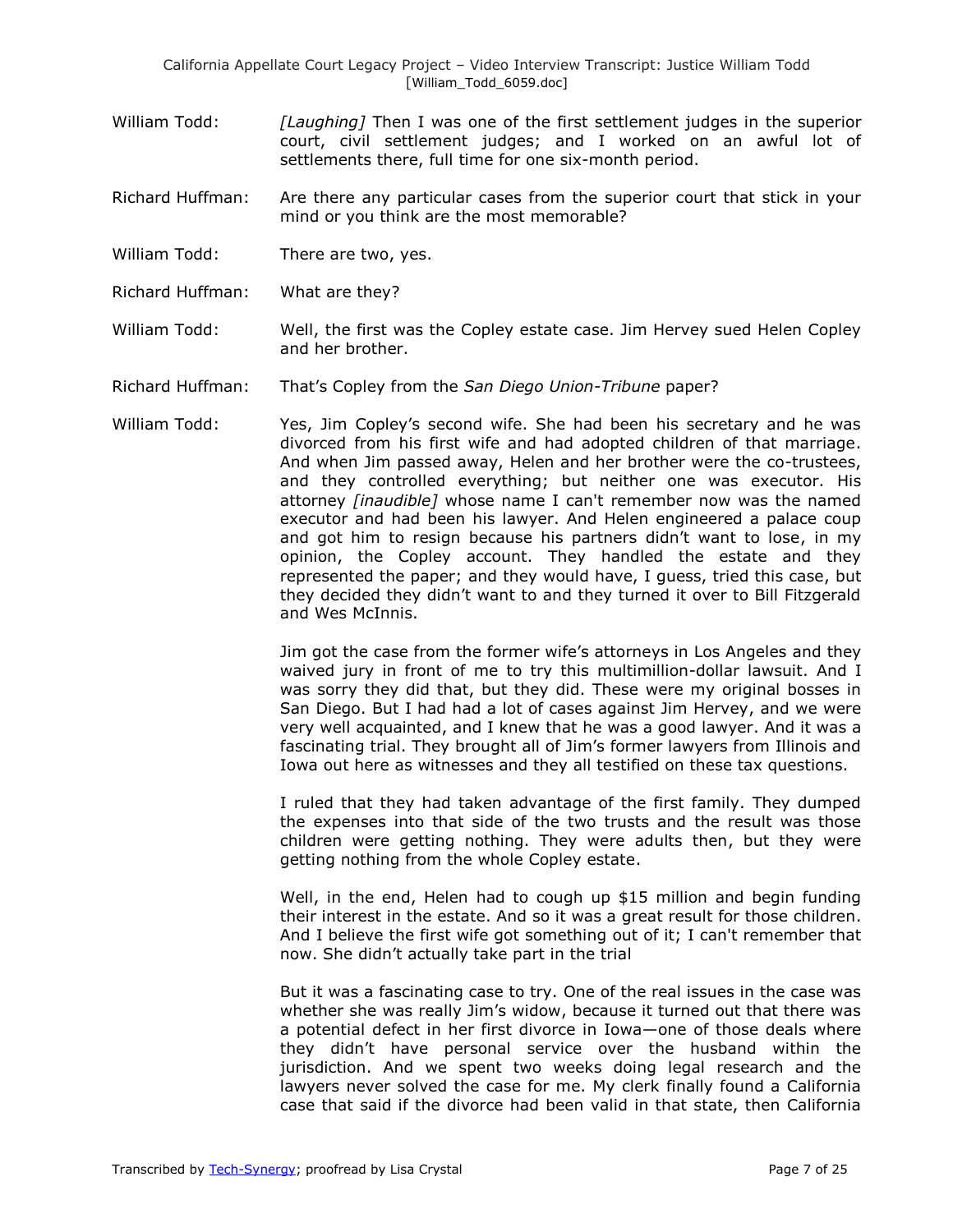would have to recognize it as valid here. And they explained that it would have been valid in Iowa and so I could find that Helen was the widow. I was scared to death for a while that I was going to have to cut it off at that level, but we didn't. I actually ruled that Helen and her brother should be removed as trustees because of the way they had conducted the trust and the way she had become executor too, everything; but Justice Cologne didn't think the evidence was strong enough to remove them.

- Richard Huffman: So they reversed that part on appeal?
- William Todd: Yes, but the \$15 million, they paid.
- Richard Huffman: You felt like you did justice there?
- William Todd: I did. I really did. And of course, the other case was the Hedgecock trials.
- Richard Huffman: The former Mayor Roger Hedgecock from San Diego?
- William Todd: Right. He got mixed up with, what was his name?
- Richard Huffman: Dominelli.
- William Todd: Dominelli, and had taken a fair amount of money from him for his campaign. There were other serious charges, perjury; and we had a hung jury in the first trial. We'll never know why, really, but 11 to 1 for conviction.

### $(00:25:06)$

- Richard Huffman: Yes, I understand they were 11 to 1 for conviction in an hour, but one wouldn't deliberate.
- William Todd: One holdout. You may remember the case. *[laughing]*
- Richard Huffman: I have some memory of it, yes, since I tried it.

William Todd: And then Judge Wickersham and some helper tried the second case. And he sequestered the jurors that time, and they came to a unanimous verdict of guilty. And then some of Mr. Hedgecock's friends started calling on jurors, and one young lady allowed as how she felt maybe she had been unduly influenced by one of the bailiffs who was superintending the jurors out there at the Valley High. We thrashed around with that for about six months, and they tried to get me off the case because this guy had been my court bailiff. The Supreme Court turned them down on that, and so it came back. And I hadn't sentenced the mayor and he resigned from office.

> The case went on appeal, and it took almost five years for that appeal to run its course. And finally the Supreme Court sent it back to our superior court to conduct further hearings on this bailiff issue. And I was in on the Court of Appeal, and the present presiding justice of the Court of Appeal was the presiding judge at superior court, Judy McConnell; and she had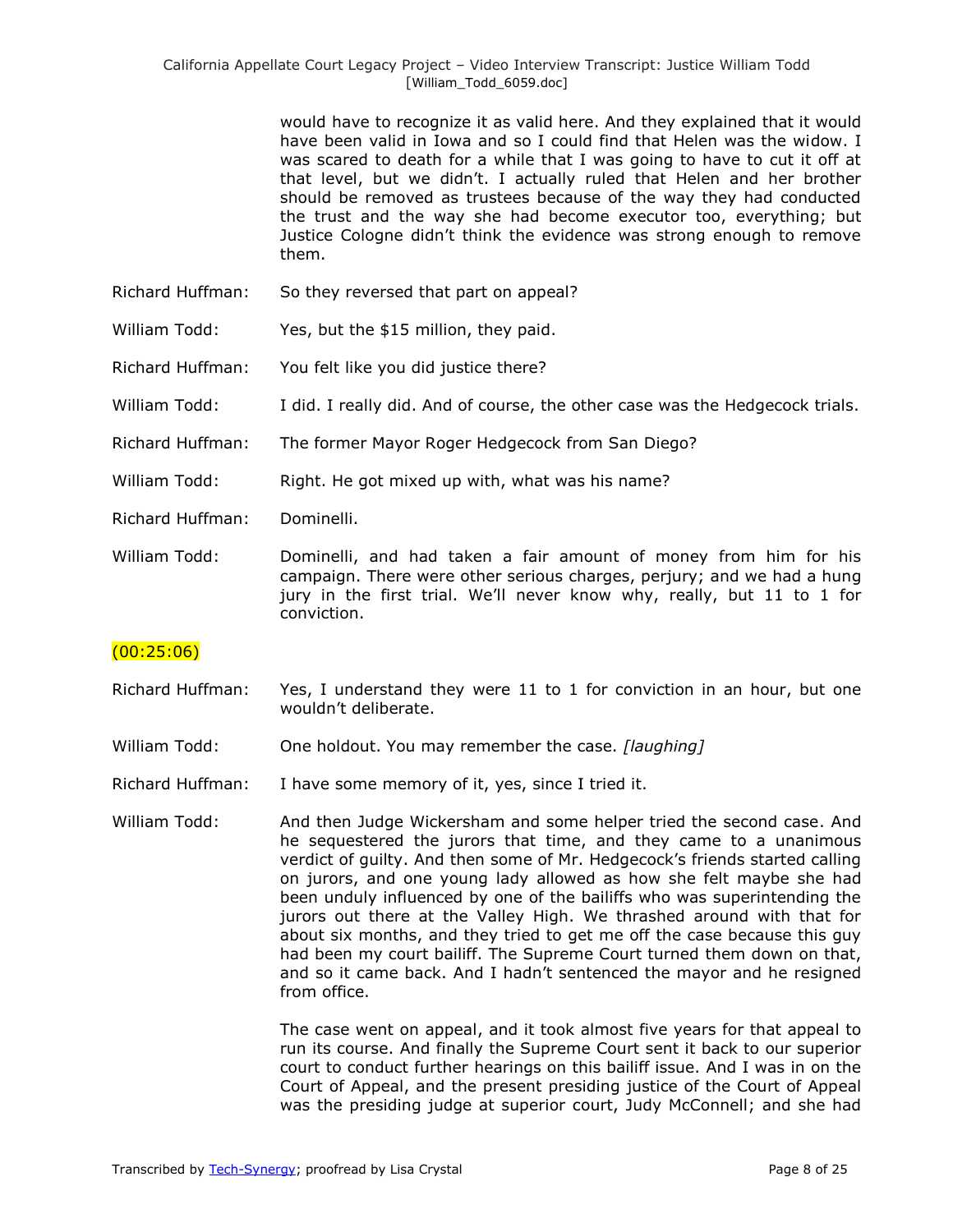called me and asked me if I would conduct those hearings because no other judge had been involved in either of those cases.

I said I would, and we had it all set up for the hearings to commence. And Hedgecock's attorney huddled with the DA and they went into the presiding criminal department and worked out a settlement so that Roger withdrew his objection to the conviction of the campaign violation, and since the five-year probationary period had run, pending appeal. And he hadn't had any problems on probation; he could move to expunge the record as soon as the five years was actually up, which was within a few days. So he suffered the conviction of the felony but had it expunged almost immediately.

- Richard Huffman: I understand he is now a talk-show host?
- William Todd: He went to work for KSDO and has been there ever since and is nationally known now because he takes the place of that right-wing Republican, Rush Limbaugh, when he's on vacation. So in many respects, it was very beneficial for Mayor Hedgecock.
- Richard Huffman: At least it launched a new career for him. And that case is *People v. Hedgecock*; it's a Supreme Court case, as I recall now, that is often cited on jury issues.
- William Todd: Yes, I would imagine—although it was never resolved on jury issues. I think they settled the case because I think the district attorney knew that if I decided we did have to reverse for juror misconduct, on that issue, I'd order another trial, which I would have. The evidence was so strong in that case, and as I mentioned, he was convicted of all those perjury counts also. Pending appeal, the law changed. The standard in California then required the jury to determine the materiality of perjurious statements, and of course that wasn't the law at the time we tried the case and there was no objection to my ruling in that regard. But when the law changed, they attacked that also, and those charges were thrown out on appeal.
- Richard Huffman: So what made you apply for the Court of Appeal then?
- William Todd: After sitting up here pro tem for three months and having been 12-anda-half years trying cases, mostly civil, I had tried just about anything you could think of; and that was enjoyable, but frankly I was hoping I could have another career. And I was very fortunate that Governor Deukmejian did nominate me. I was I think the last justice confirmed under Chief Justice Rose Bird, just a week before the election.

### $(00:30:04)$

Richard Huffman: Is that right, before the election in which she was defeated?

William Todd: Yes, and she knew my background, which wouldn't have made me a supporter of her; but she couldn't have been more gracious at that terrible time in her life, when she was facing a terrible thing for her.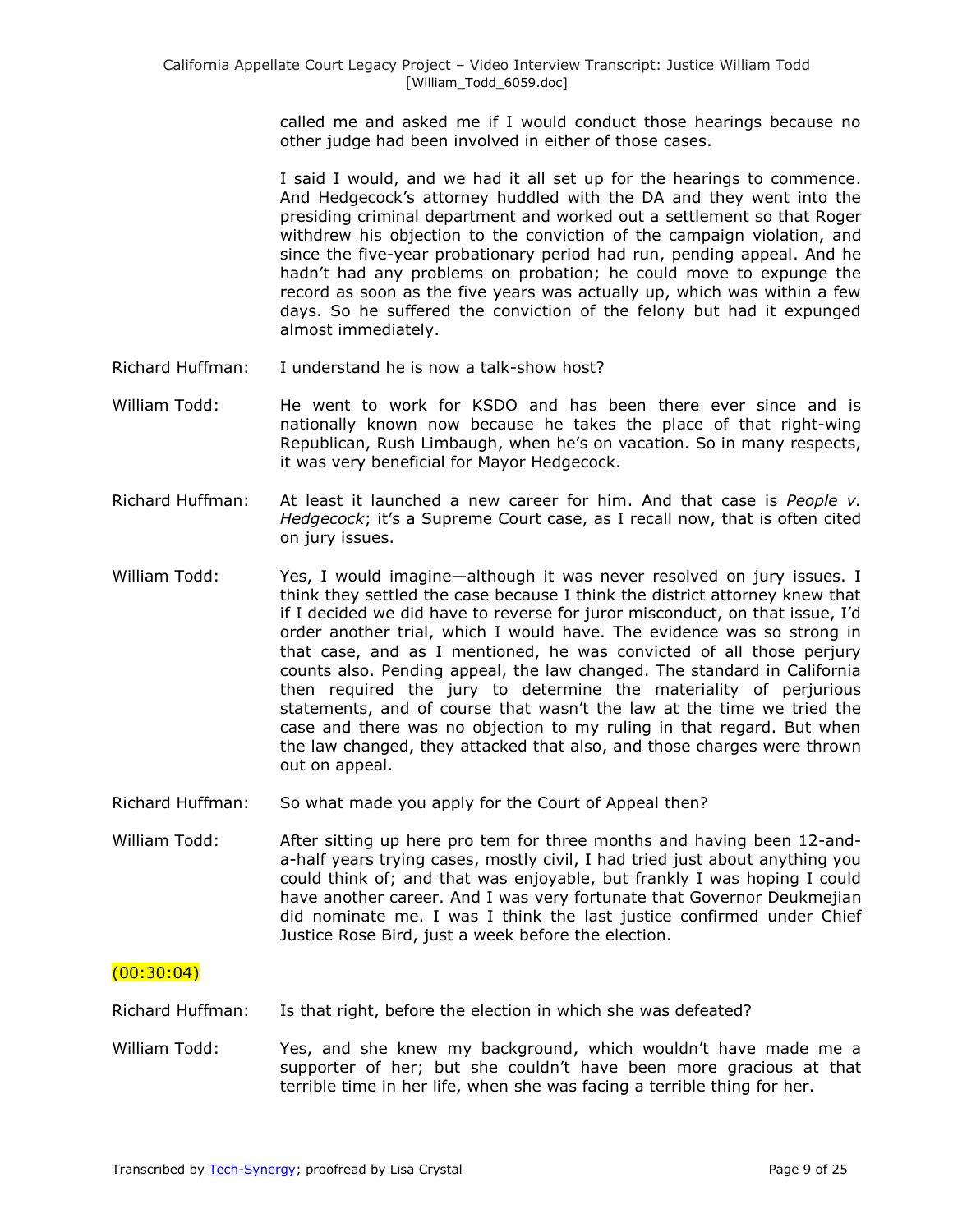California Appellate Court Legacy Project – Video Interview Transcript: Justice William Todd [William\_Todd\_6059.doc]

- Richard Huffman: The polls, as I recall, in those times were running very heavily against her at the time of your confirmation, so she must have been under some considerable pressure.
- William Todd: I'm sure she was, but she couldn't have been more gracious, and I honor her for the way she conducted that matter.
- Richard Huffman: How many justices were on the court here in Division One when you were appointed?
- William Todd: I think there were seven.
- Richard Huffman: You remained on the Court of Appeal how long?
- William Todd: A little over eight years.
- Richard Huffman: How did you enjoy that experience?
- William Todd: It's my favorite experience really, but I think it is because I had had the other two experiences of being a trial lawyer and then a superior court judge before that. I would not have been comfortable up here if I hadn't had those experiences.
- Richard Huffman: Somewhere . . . before we get into the work here on the Court of Appeal, as I recall you were involved with a community project, the Crime Victims Fund?
- William Todd: Yes, Beverly DiGregorio, who had been a very active probation officeractually, she conceived the idea; and she brought it to me and the two of us got that nonprofit organization going, with the help of a lot of attorneys in the community. I don't know how active it is today. But I'm very proud of that organization, because we raised funds to help small, what you can call little, people in our community who were victims of crime and had nowhere else to turn: people who would have their social security checks stolen or their glasses stolen or kids with paper routes whose bicycles were stolen. They could come to our organization through referrals from the police department and we could act quickly to solve their financial problems on an interim basis in a hurry. The state had its fund, but frankly, it took forever.
- Richard Huffman: So this took care of people's immediate needs when they were in crisis?
- William Todd: That's right, and it was very effective for quite a number of years.
- Richard Huffman: You also served on the California Judges Association board; when was that?
- William Todd: That was about two years after I was president of the bar. Jack Levitt became a superior court judge, and he was on the Executive Committee of the Conference of Delegates, and I took his place on that; but that was while I was still a lawyer. That was very interesting work too. We ran the Conference of Delegates every year. But then on the court, I was elected to the board of the California Judges Association, and it happened that I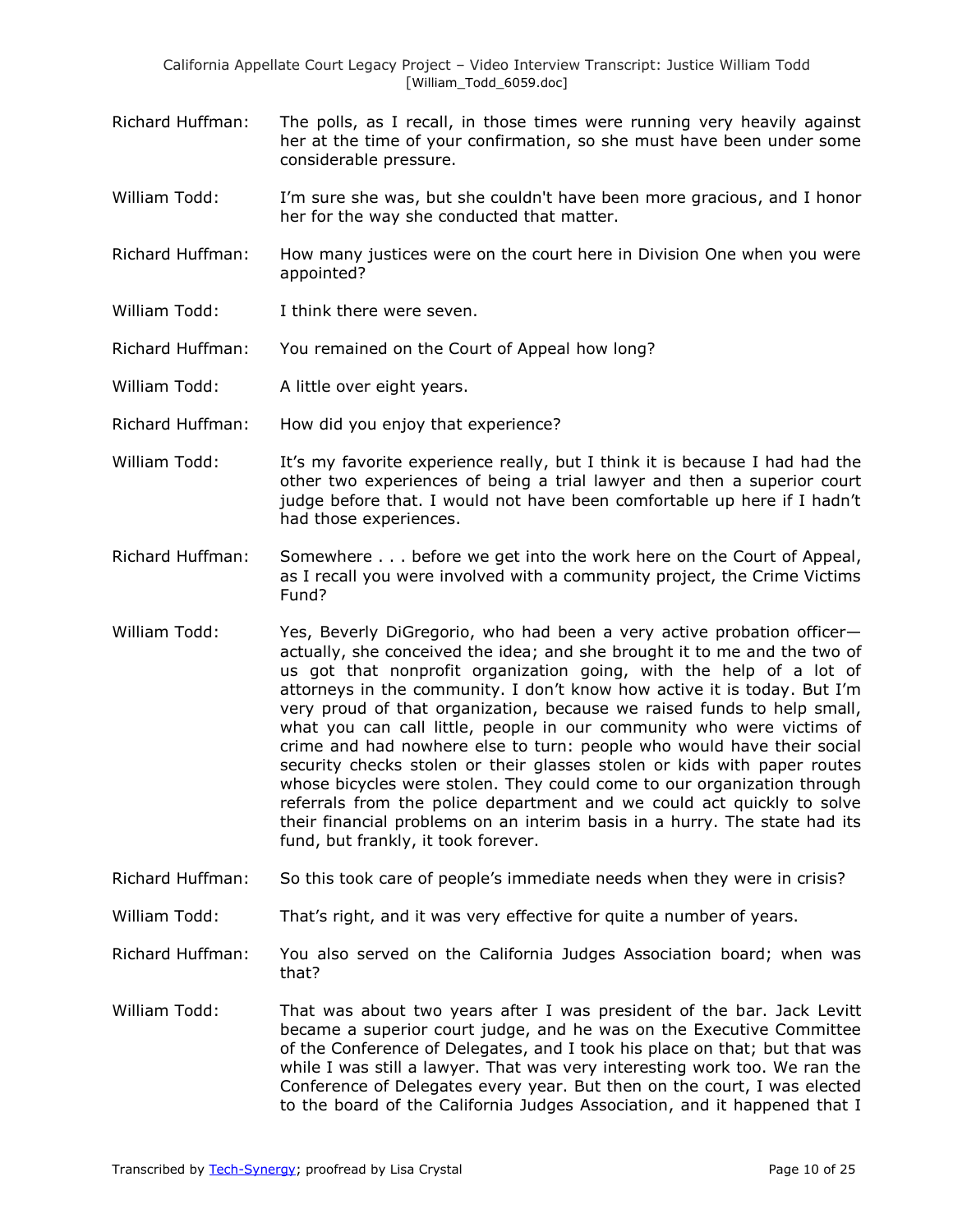was serving at that time that there was the initiative measure to curtail our income, our salaries.

Richard Huffman: That's right.

- William Todd: We had a special subcommittee of our board who were the steering committee for our campaign against it. We raised a lot of money, as you can well imagine, mostly from sitting judges, and we ran a real strong campaign and we defeated that measure handily. It could have destroyed the California judiciary for I don't know—until it could have been remedied in some way—but if that initiative had passed, they were just going to cut our salaries to ribbons and change the outlook for judges in a horrible way.
- Richard Huffman: There probably would not have been any much success in recruiting judges under that system, as I recall.
- William Todd: It got harder and harder anyway.
- Richard Huffman: Why do you think it's harder to recruit judges?
- William Todd: First, the second-tier system of retirement for judges is not nearly as beneficial as the one that I enjoy; and secondly, lawyers make more and more money today. And once the big-firm complex really took over the law in so many respects, all lawyers in those firms made a lot more money, and I'm sure they felt they couldn't possibly afford to go on the bench.

## $(00:35:03)$

We see federal district judges retiring all the time to go back into private practice so they can send their kids to college.

- Richard Huffman: That reminds me of your struggle when you were a judge; and comparatively, I suppose the salaries weren't quite as far out of line then as they may be now.
- William Todd: I don't know. Actually, we were paid more than the federal judges were at that time. And it still was a pittance.
- Richard Huffman: There's not much honor in that, I suppose. So when you joined the Court of Appeal, what was your reaction to the process to the judges that were in place at the time as to how decisions were made, the cases assigned?
- William Todd: I think that I took Justice Staniforth's place on this court, I believe. He sat on assignment for a while once or twice, but I think that's the justice whose place I took. With a limited number, we had to rotate the panels differently, and you might sit on two different panels of three because we didn't have enough for three panels of three at that time. So there was more shifting around. There were, I believe, three justices at that time who had been nominated by Governor Brown; the rest, I think, by later Republican governors. I don't think anyone was still here that a Republican governor had nominated when I came. I'm not sure of that,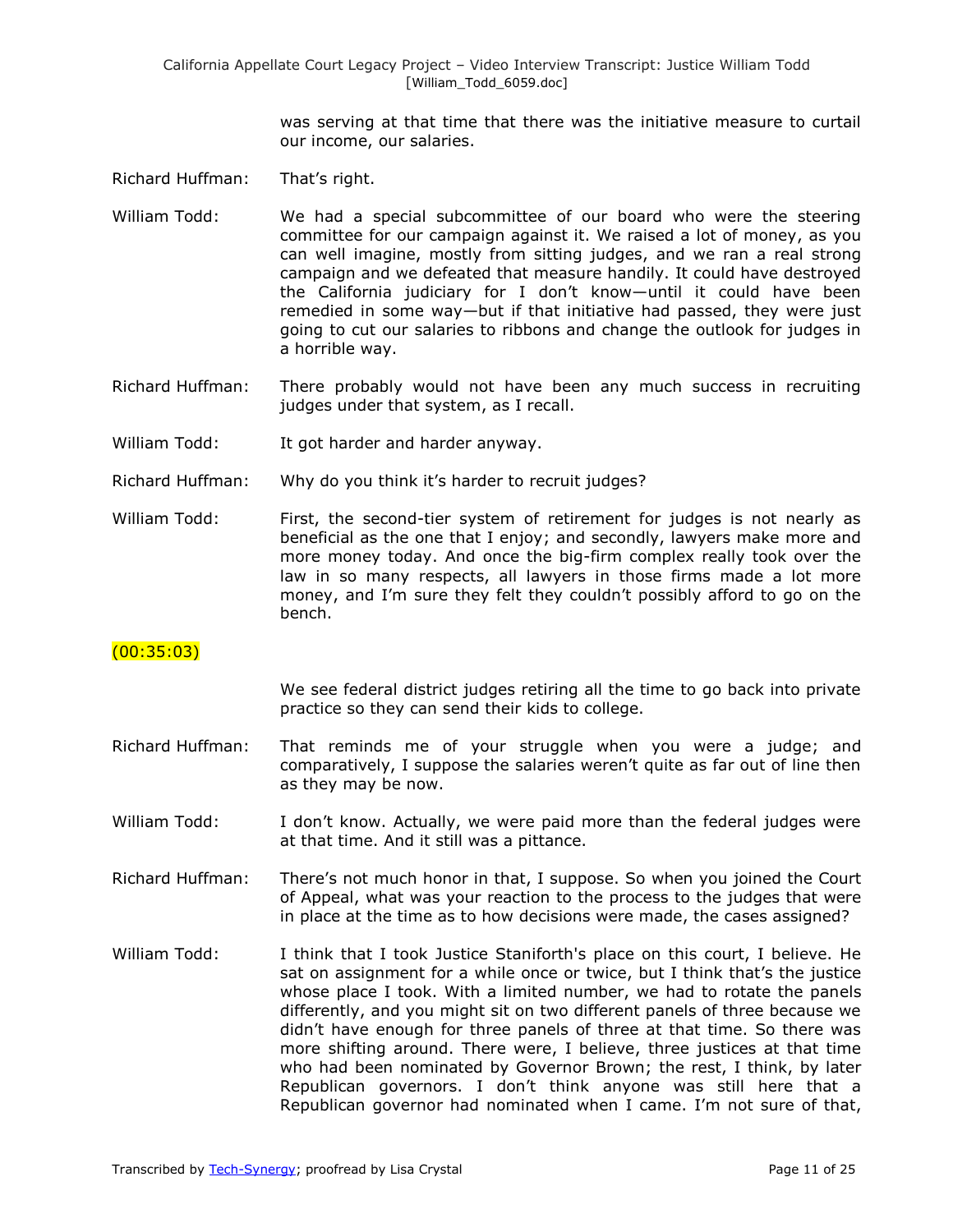but Justice Cologne was gone. That's why I think the rest of them had been appointed later.

So I expected a strong ideological difference, divergence, and it wasn't nearly as strong as I had anticipated. One or two of my former colleagues who were then gone had told me that this could be very strong depending on the assignment for the month on your panel, but it never developed that way for me. I think there was one justice who was senior to me on this court who . . . he and I seemed to take issue from time to time, which, you know, you can't agree on everything; and we were certainly of different background, mental framework, on a lot of things. Other than that, though, it was a very collegial court almost from the beginning.

- Richard Huffman: How would you say that divergence in philosophies affects the decisionmaking process, and is that often or only in some instances?
- William Todd: Well, from my experience, it was only really and truly when I would be on a panel with two who had ideological differences. And in the beginning when that happened, it was significant. I wrote, I think, more dissents under those circumstances than any other on the court, and I wrote several which I thought were badly decided when it was that kind of a panel.
- Richard Huffman: Is there any other of them that come to mind that stand out as cases that you would like to comment on?
- William Todd: It was even later when that Security Pacific, *Williams v. Security Pacific* came along. That was the case where the car dealer had a very successful Buick dealership here in San Diego and the bank was flooring a different kind of dealership in Santa Monica; and they offered him the opportunity to take it over when it got in trouble up there, financial trouble. He spent a lot of time up there working on the premises, had access to all the books, and was even warned by his personal banker at Security Pacific that he shouldn't fool with that dealership; that the bank was really trying to unload it on somebody and he shouldn't do it because it might be his downfall.

In light of that warning, he still took it over. It went under, and because of that, he lost the Buick dealership here in San Diego. So he sued the bank and claimed they had defrauded him. And I happened to be the third on the panel, but there had been two previous justices who had to recuse himself for extraneous reasons; so I didn't get to hear oral argument, but I heard the transcription of it. I spent almost a whole summer digging into that case, and I was convinced that there wasn't justifiable reliance on any alleged fraud by the bank in light of his warnings from his confidential advisor at the bank, the guy who handled all his flooring.

## $(00:40:45)$

So I wrote a dissent, and I couldn't persuade either of the other two justices to change their minds. The only thing that I accomplished was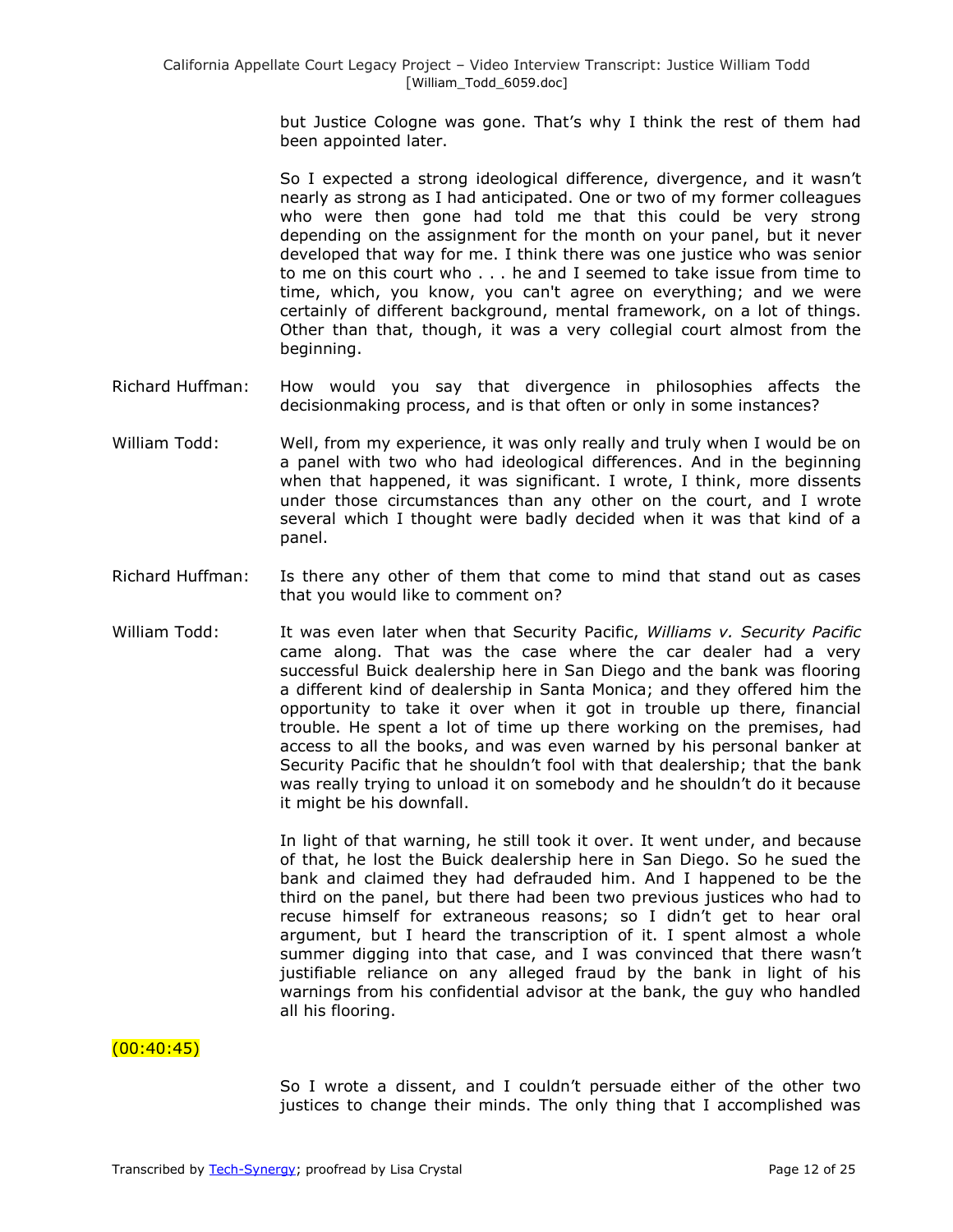that the opinion was de-published by the Supreme Court and didn't become precedential law in the state of California. There was a strong attack against Security Pacific as a bank in the majority opinion and, I felt, very limited treatment of the plaintiff's conduct and state of mind when these things happened. But the ironic thing is the presiding judge in the superior court at that time and the trial judge of this case at that time were ultimately convicted of heinous crimes partially involving this case. If my dissent had become the majority opinion, that case would have gone the other way and it's conceivable that those judges would never have been charged criminally or have gone to prison.

- Richard Huffman: That's the case, as I recall, where the attorney in that case was one Patrick Frega.
- William Todd: He was the ringleader that caused the problems. Actually, one of the three judges didn't go to prison because he testified against the other two, and the other two did go to prison.
- Richard Huffman: Along with the—
- William Todd: The attorney, yes.
- Richard Huffman: Much of it arose out of dealings with the judges and Mr. Williams, the car dealer.
- William Todd: That's correct. In fact, I saw a check that Williams wrote to a different car dealership for car repairs for the trial judge, and he had the case name on the bottom of the check.
- Richard Huffman: It might have been history in San Diego if that case had gone the other way. What other cases stand out in your mind from your appellate experience?
- William Todd: I made a couple of notes about a couple of cases that I thought were particularly interesting. One was *People v. Larry James*. It was a horrible child abuse murder by a stepparent, a man who had been in the service. I think he still was in the Navy, but the wife worked and he was home a lot and in charge of this child who was a young child, 5 or 6 or 7. And there were torture allegations which were proved beyond a shadow of a doubt against this man. He once riding in the car became enraged at her and told her to open the car door and jump out; and if there hadn't been a passenger in the car, she would have done it. She was so frightened of this man that she was prepared to open the door and jump out of the moving vehicle.

He did other horrible things to her, and they found evidence of broken bones in her body and was covered with bruises and he finally shook her till he killed her. So he was convicted of first-degree murder, but historically, those kinds of cases had always been second-degree in the state of California, whether it was family relationships or the heat of sudden rage with a child. I don't know why it was, but . . . so we had no trouble affirming the first-degree murder conviction, and it was upheld by the Supreme Court. As I recall it went there and it was upheld; of course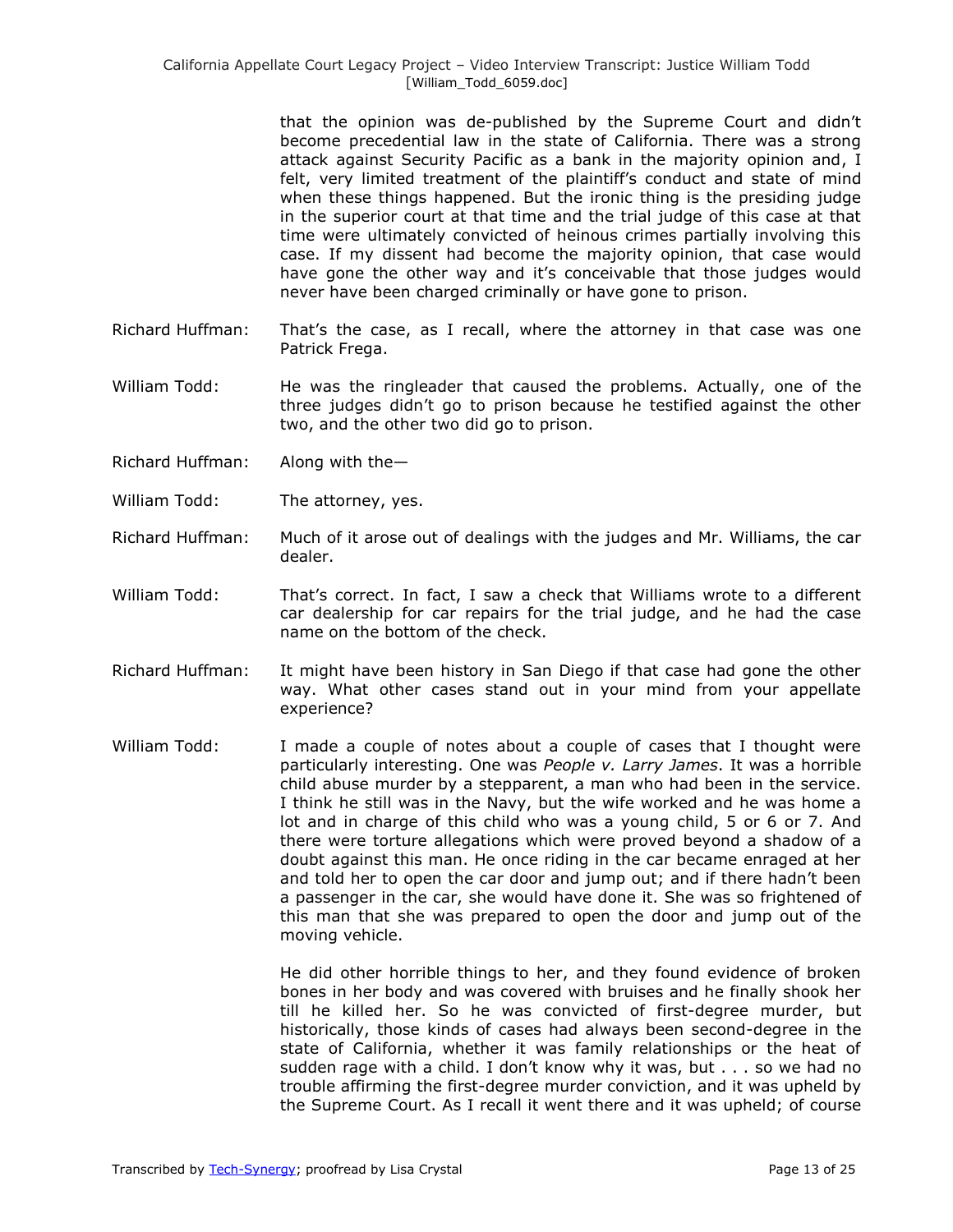it wasn't a death penalty case, but it was the worst child abuse case I ever saw. I was so gratified that the first-degree part of it held up. So that was a fascinating case.

#### $(00:45:04)$

*People v. Garcia* was a case where the expert witness for many of the law enforcement agencies in San Diego County, particularly on drunk driving cases, but on accident cases too, was found to have been using a faulty mathematical formula to determine speed from skid marks and so forth. And he had testified in a lot of cases, and *People v. Garcia* was one of them and the man was imprisoned. There were some other problems in the case, and it was on appeal and they were trying to settle the case. The attorneys for the prosecution knew of the problem with this witness. They didn't divulge it to the defense counsel, and this issue came to us. We finally appointed a superior court judge to take further evidence, and one of the findings was that these attorneys for law enforcement actually knew about this situation and had not give this potentially exculpatory evidence to defense counsel. So we had to reverse the case; and there were many other cases that had to be overturned because that had happened. It was a terrible thing to happen, and probably most of those people arguably were guilty; but the legal principle was quite solid and so we had to reverse that conviction. It affected a lot of other cases too. So that was very interesting and unfortunate.

An interesting case was *Yanase v. The Auto Club of Southern California*. The Auto Club had listed a motel out in the Midway area before you get to Loma Portal, and it was in the areas of some of the girly places, and they'd listed this motel in their directory. They hadn't given it any high ratings or anything, but it was listed; and this fellow went there and he was murdered on the premises. And so they sued on the theory that the publisher of this information, the Auto Club, should be liable for in effect recommending this motel.

Well, as I say, they hadn't made it one of their primary recommended places, but it was in their book, and we found that there was no liability on them under those circumstances. It was remote and had nothing to do with this person coming on the premises and killing this man. It was an open parking lot area. And that was upheld by the Supreme Court also. That was an interesting case.

*Ferraro v. Chadwick* was also very fascinating. This family had been accused of abuse on their own child. They went through a very distressing juvenile court proceeding dependency matter, and they lost. They were accused of murder, and they finally were exonerated totally of any responsibility in the murder trial that they had to go through. And we had the civil case that they then filed against the physician, who was the chief person out at—

- Richard Huffman: Children's Hospital?
- William Todd: Yeah, Children's Hospital—and one of the main supporters of the reporting laws enactment in child abuse cases. And we held that they had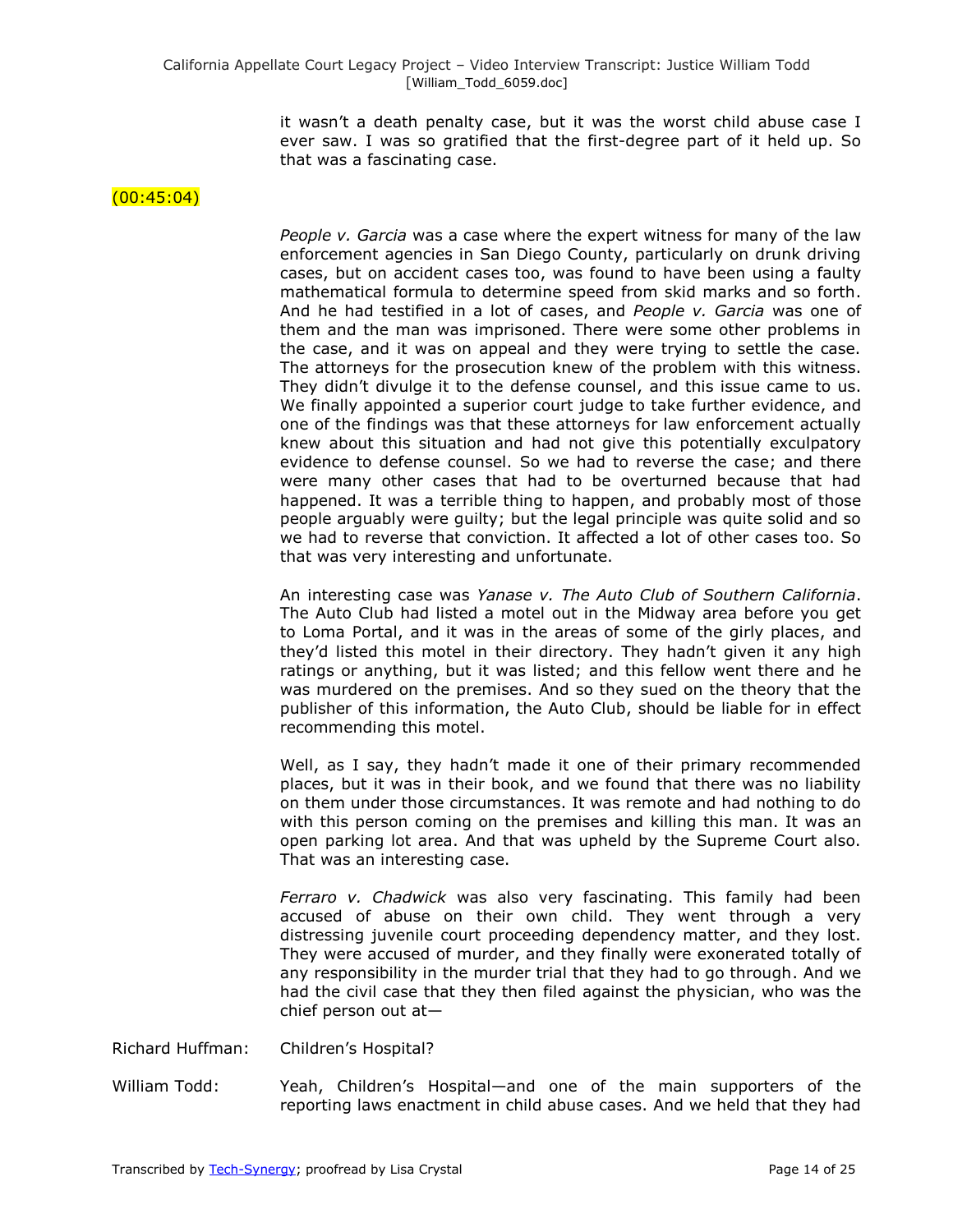absolute immunity under the new reporting law, which was clearly what the statute said, and that was upheld all the way up to the Supreme Court also. I don't know if any of that has ever changed beyond my time, but the immunity granted there was complete and it was necessary because these people had misdemeanor criminal liability if they didn't report. So that was, I felt, a very important case at that time. This family had just gone through a living hell over this case, but these people, the doctors and all, had only done what the law required under this onslaught of child abuse cases, which our courts in San Diego had so many. And that was a fascinating case.

## (00:50:20)

- Richard Huffman: You must have sat on a huge number of cases in the eight years; I know that you published over 200.
- William Todd: I couldn't believe when I saw that number, because most of us didn't set out to publish cases willy-nilly. There were some we did, I thought *[laughing]*, but the books are so full anyway . . . but most of us didn't publish unless we thought it was really an important principle. As you well know, the Courts of Appeal settle so much of the civil law in California because the Supreme Court, laboring under the death penalty and PUC cases that they have to take, can't take many civil cases, and they have to pick and choose huge, important statewide issues before they take a civil case. So if we felt we had an important precedential case out of our court, we would publish; but we didn't look for them as such.
- Richard Huffman: There's been some suggestion over the years that the Courts of Appeal should publish all of their opinions or . . . and now they're actually placed on the website for 60 days even if they're not published. So collectors of opinions, they're out there now and people are using them. What do you think about that?
- William Todd: So often there would be a novel theory in a nonpublished case that other attorneys certainly would be interested in those legal principles, although they didn't have precedential value. But they certainly would be valuable to attorneys with comparable or similar cases to develop the theory of law and then, finally, interest the Supreme Court in looking at that kind of an issue. It's only when you've really got some opposing views across our districts of the Courts of Appeal that the Supreme Court gets interested, so that seems like a good improvement to me.
- Richard Huffman: Thinking back now, when you left in '94, after or at the end of '94—is that right, after 20 years?

William Todd: Right.

Richard Huffman: And then you went into private judging?

William Todd: Right, I moved back to my old law firm and had to become an active member of the State Bar to have my office with lawyers and went into private judging. And I worked very hard for 12 years, but I also made more money than I ever had in my life.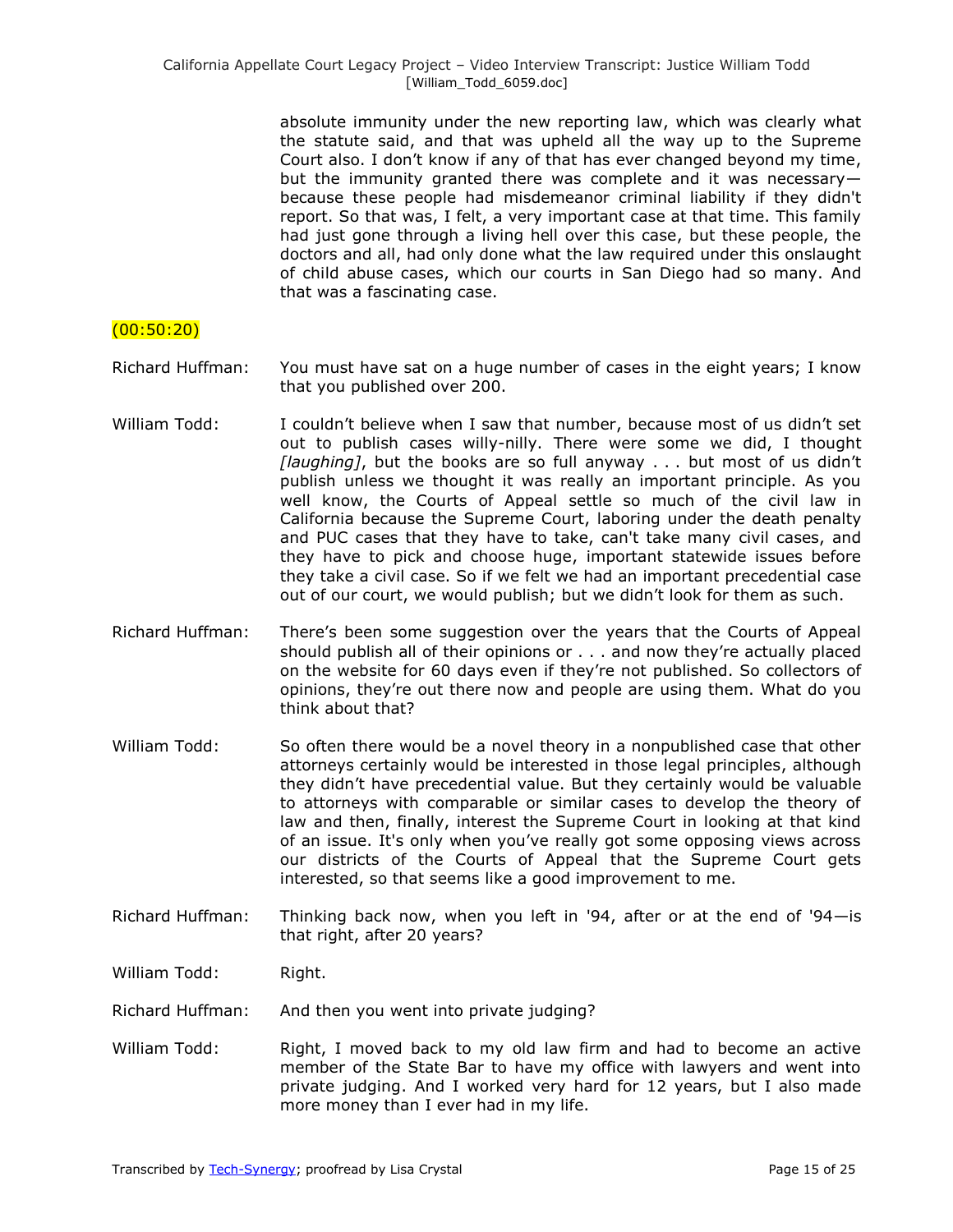Richard Huffman: *[Laughing]* That's good. Do you work full time at it as a private judge?

William Todd: Yes, for probably almost 10 years I did. I cut down the last couple of years.

- Richard Huffman: And now you retired from that as well?
- William Todd: Last day of '06. I tried very hard to retire—went inactive in the bar. And I had an association with Judicate West by then and I terminated that; but wouldn't you know, a case I arbitrated last year has bounced back on me because the attorneys now want us to arbitrate the damage phase of the case. They never told us that last fall; we only did liability. We had no clue that they would be wanting us again. So I had to become an active member of the State Bar again and pay my dues for this year, just to hear this one matter.
- Richard Huffman: This is your last—
- William Todd: This is my last one.
- Richard Huffman: What do you think about the . . . there's a lot of discussion about private judging and the argument that there's the risk of creating two-tier justice for those who can't afford it and those who can. What do you think about private judging as part of our process?
- William Todd: I think in California we'd be, courts would be, bursting at the seams again, and we'd be hard-pressed to build enough courthouses to handle the load. I can go out and hire two people on the street to arbitrate an issue for me if I want to. They don't have to be lawyers; they don't have to be anything except people that I think would be fair. I'm disturbed that there's such a problem with private judging. Except in the instance where judges retire early from the bench, they're going to private judging.

### (00:55:02)

I deplore that, because it's obvious that a person who has had judicial experience has a leg up in the private judging world because of his experience at public expense, sitting on one court or another. So I think except for that matter, I think private judging is a boon to our system of justice. We've disposed of civil cases that could take years to finish and millions of dollars sometimes in expense to the litigants for attorney's fees and costs and so forth, and we resolve them in weeks or even days, and the parties do it by agreement. There are advantages to them—they can pick their person—but it's opposing sides agreeing, so it's hard for me to see the detriment to the overall system in private judging.

I personally disagree with the rule which my beloved Chief Justice Malcolm Lucas instituted that precludes a retired judge from sitting on assignment if he's also sitting as a private judge. I can see some circumstances where that's arguably a problem, but if he doesn't have anything pending and doesn't take anything during the time of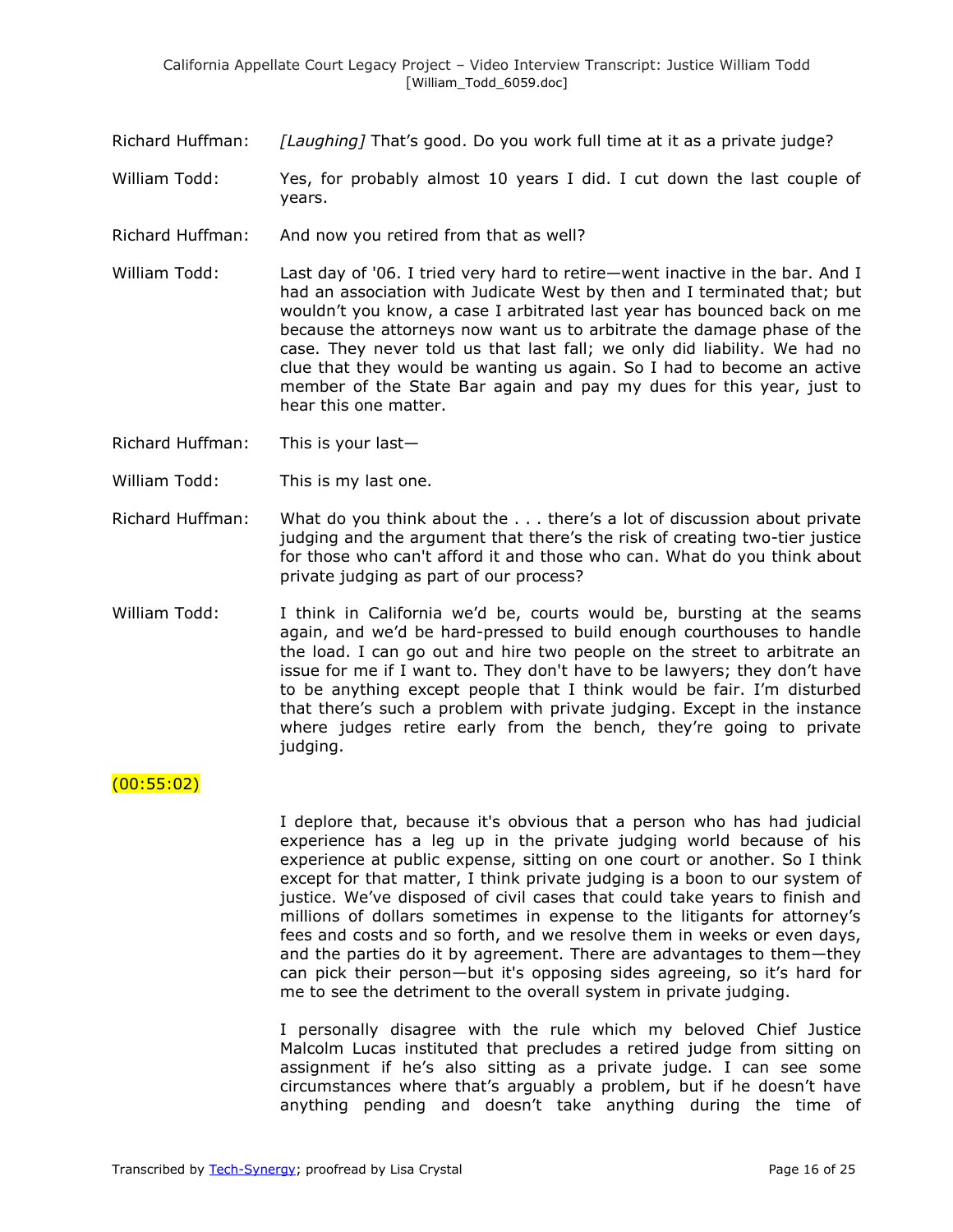assignment, I think it's a shame—because there's a wealth of experience among the retired judges who would be willing to take a short-term assignment from time to time and help the court system and they can't do it. There are many fine retired judges who chose not to go into private judging who sit on assignment and I'm sure assist the court a lot; but there's that wealth of experience that goes to waste, I think, that could be of assistance to the courts, particularly the trial courts from time to time, because of that rule. I'm sorry that that rule exists, but I know it's a hard-and-fast rule.

- Richard Huffman: You mentioned Malcolm Lucas; you were on the Judicial Council during his tenure as Chief Justice?
- William Todd: I was.
- Richard Huffman: When was that?
- William Todd: It was in the early '90s, just before I had my back surgery; you may remember that.
- Richard Huffman: I remember that.
- William Todd: Yeah, because I remember going to my last meeting and being hardly able to walk and carry my luggage. It was a very interesting and enjoyable experience. I was able to work with Professor Witkin when he was still on the council, before he passed away, and had a delightful time working with him. Chief Justice George was on the commission at that time. He was the chairman of the Senate Judiciary then; I don't know what his office is now.
- Richard Huffman: Is that Bill Lockyer? He's now the State Treasurer.
- William Todd: State Treasurer now. Well, he came to two meetings. He came the day he passed the bar; he came to the Judicial Council meeting. And the day they took the picture, he came.
- Richard Huffman: *[Laughing]* You didn't have a lot of legislative participation, I take it.

William Todd: Well, not with him.

- Richard Huffman: No. You've been in the system a long time, both as a lawyer, judge, appellate judge, private judge. How do you think the role of the judiciary has changed, if it has, from when you started as a judge to today?
- William Todd: One of the big things that's changed is the advent of many, many appeals to the Court of Appeal. When I was a practicing lawyer very few cases, civil cases, were appealed, very few; and even fewer were reversed on civil issues. I mean, it was a rare thing for an attorney to appeal a civil case, and that's changed hugely.
- Richard Huffman: Yes, I think there is a—

### $(01:00:00)$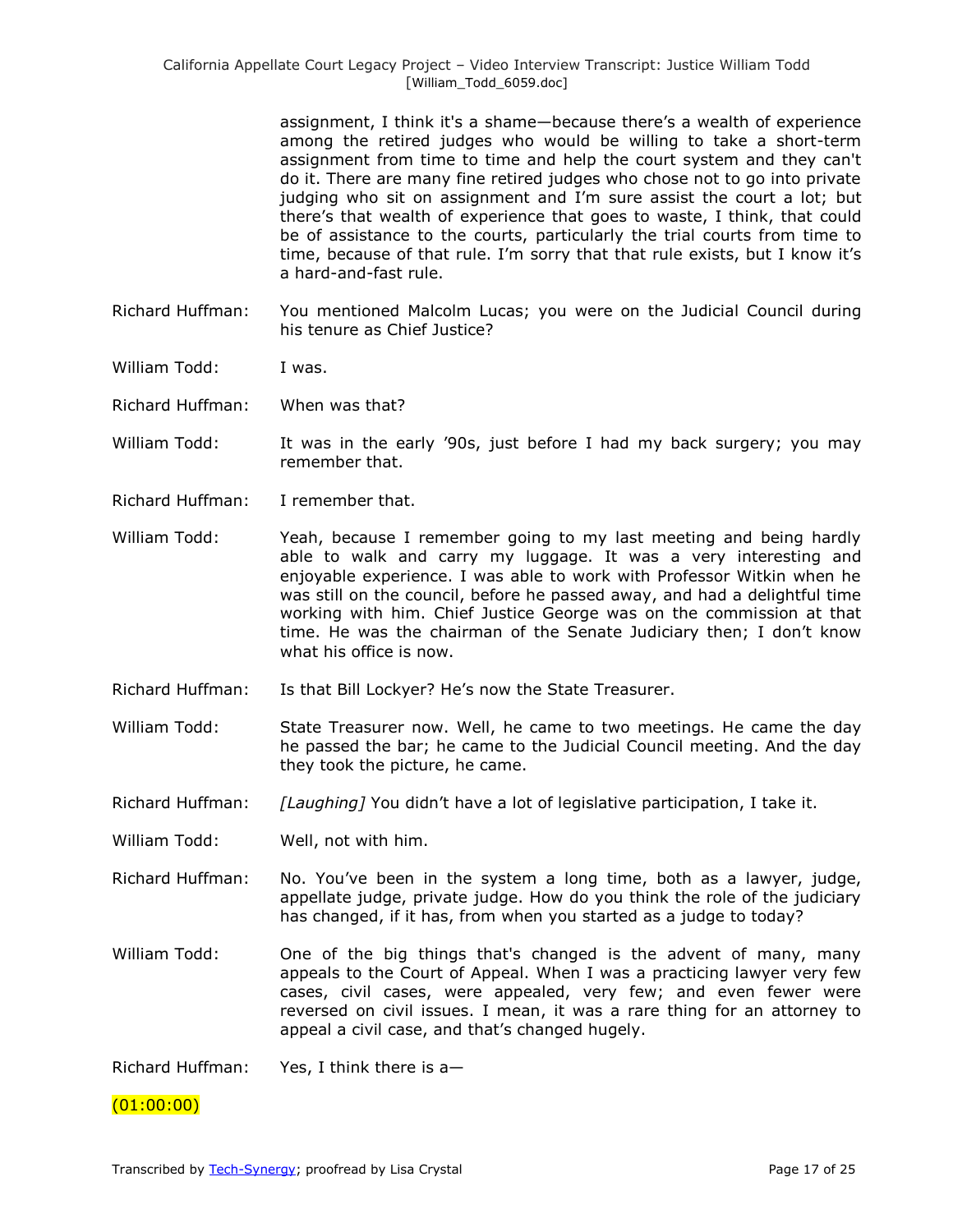One of the changes that happens when you leave the trial court and go to the Court of Appeal is that you're no longer making the decision by yourself; you have to share or to work together with others.

- William Todd: It takes two to tango.
- Richard Huffman: It takes two for an opinion, right? What do you think about collegiality in the courts and how it can or should be developed?
- William Todd: Well, I think it's one of the beauties of the system is the potential for developing collegiality among justices who may differ philosophically in a dramatic way, and after I got . . . Frankly, after we got into this building, after I got us this court set up here and we had to leave the old State Building down there, we really worked on that. We had an extra chambers for the future, and that became the justices' coffee room, if you recall, and I really tried to get everyone to come down there to have a cup of coffee many mornings. And it became . . . it caught on, and we got to be a lot more collegial, in my opinion. We became personal friends with justices with whom we differed philosophically by going down there and having coffee together.

In those days—I hear it's kind of changed now—but in those days we didn't go to lunch with one another very much at all, that I can recall. I understand that that's somewhat different now on the court as it exists today, but at least we'd got in the habit of having coffee together and talking over the issues of the day and significant developments in the law and so forth. And I thought it really added to the friendly atmosphere of our court.

I hope that from what others do now that that collegiality still exists. Certainly the court has changed dramatically since I left. But I think it's a very helpful thing, because you're going to be at odds over issues forever; and if you have a better, friendly relationship with your colleagues with whom you may differ, you handle those matters a lot easier. Reading about the U.S. Supreme Court recently—I can't remember what it was that I was reading, somebody's recent book about the innards of the US Supreme Court—I was amazed at the vitriol that still exists in our highest court and how pointedly they point their colleagues' errors out in writing on a regular basis. And we hardly ever saw that here in my time.

- Richard Huffman: What do you think about that practice as a dissent? There's that point of view of really going after the other side and letting them have it. What do you think about that?
- William Todd: I generally would deplore it. You certainly have a right to dissent when you're really convinced that it's gone the wrong way. And most people aren't looking for that opportunity, but when it comes along you're compelled to do it, and you can't help yourself; but to make it personal I think is completely wrong myself, and doesn't help in the judicial process.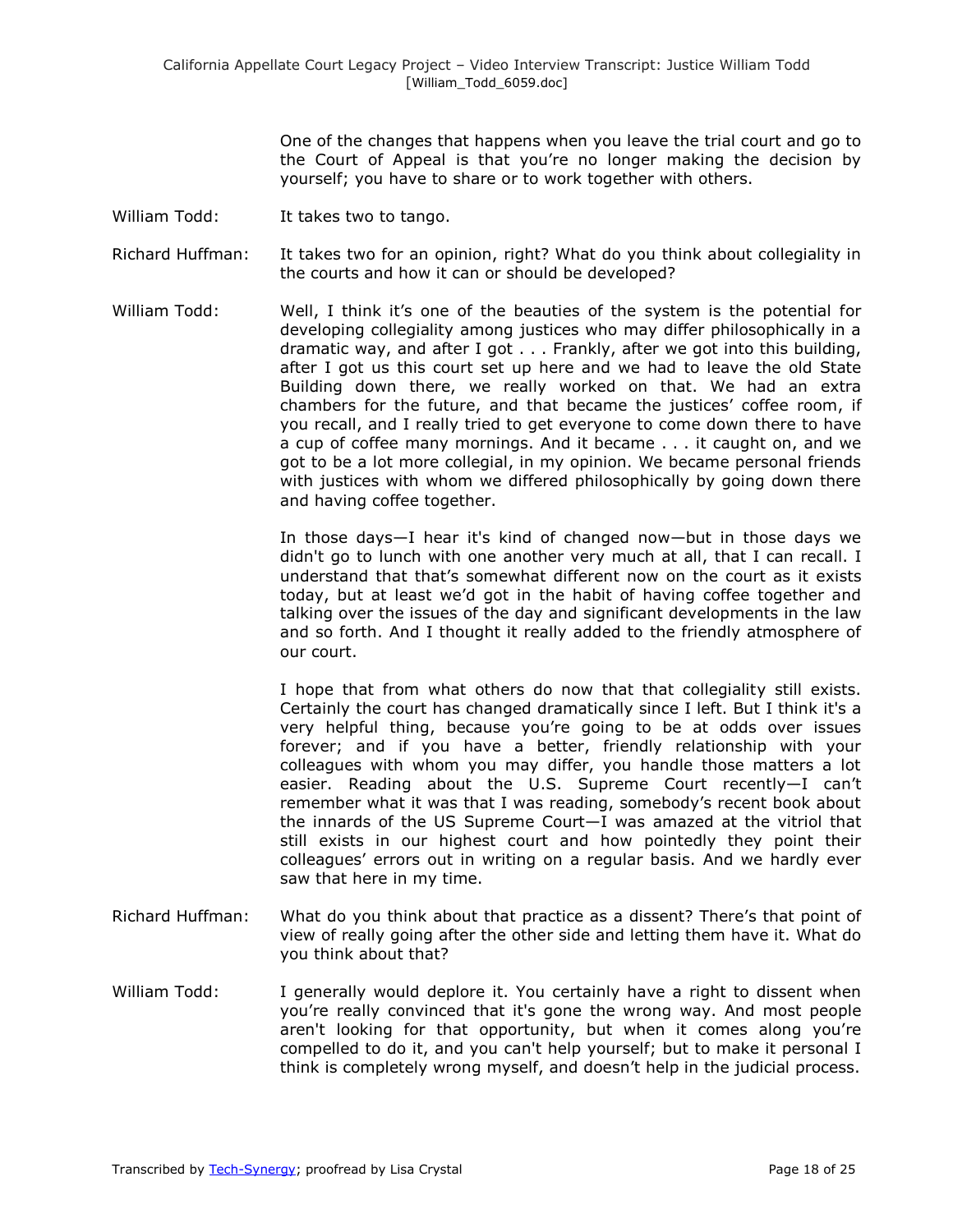California Appellate Court Legacy Project – Video Interview Transcript: Justice William Todd [William\_Todd\_6059.doc]

> The thing I don't like about the U.S. Supreme Court is all these splintered opinions that we're getting now. You get a five to four ruling, but you find out there are really four other theories, four other opinions—some by one, some by two—and so it splinters whatever slim majority there was to get the thing decided. And I don't think it instills public confidence in the precedential value of those opinions. So I think it's a bad system. I don't know. It doesn't seem like we see that in our Supreme Court so much. I certainly don't think we see the vitriol in our Supreme Court.

- Richard Huffman: No, I don't think so. So that was one of the things that you enjoyed about your time here, was the collegial aspect of that?
- William Todd: Yeah, I'm really a people person and I enjoy working with others.

#### (01:05:00)

You can learn a lot from hearing the other guy's viewpoint.

- Richard Huffman: Is it awful sometimes when you listen and decide that they were actually right and you were wrong?
- William Todd: That's right. *[laughing]*

Richard Huffman: That happened to you from time to time?

- William Todd: I was trying to think. I really can't remember, but it must have. *[laughing]*
- Richard Huffman: You must have been wrong once. You mentioned the building that we're in here in the Symphony Towers and the old State Building. We moved here in what, in 1989?
- William Todd: I think so.

Richard Huffman: You were one of the principal movers of this.

William Todd: Dan Kremer made me the point man on where we were going to go and how we were going to arrange it. So I knew this building was about to start going up and the state wasn't interested in building a building for us, which would have been so cost-effective from their standpoint; but they weren't interested in doing that, nor were they interested in sending a real estate person down here to help us. They had a group . . . in the end we had to call them down here to approve of what we'd put together, but they didn't give us any help in the beginning.

> So I had a young friend, Larry Irving's son, Craig, and he was a new lease broker in town getting his feet wet but working hard in developing a clientele; and he's now got one of the biggest lease operations that the city has ever seen. Irving Hughes is his organization. And the state wouldn't even agree to pay him a commission for doing this work for us. So he went to the—I can't remember who the broker was for the building folks—but he went to them and worked out a deal where he would get his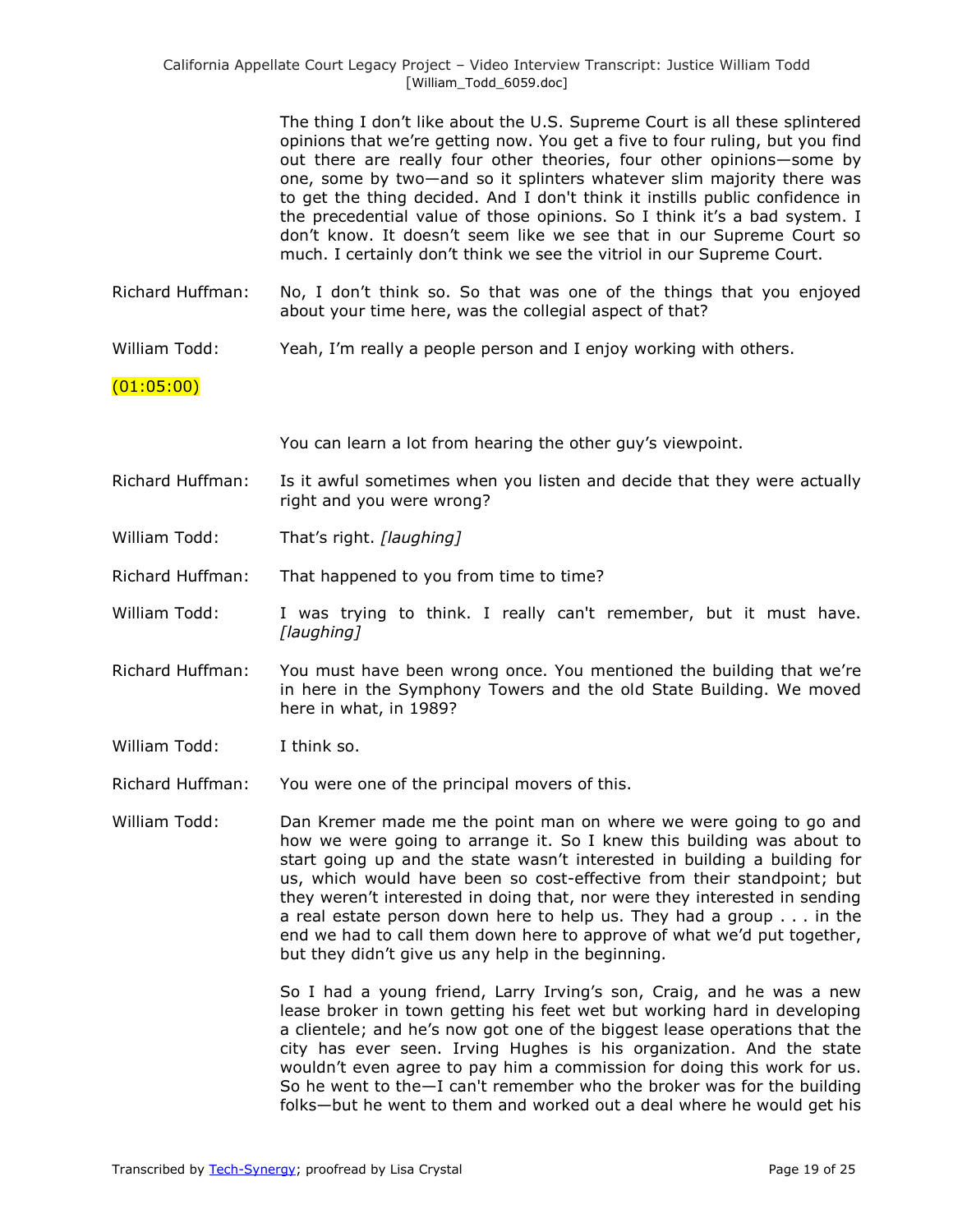fee from the other side but he would represent us. And he negotiated a lease of this space and we were able to design this court the way we wanted it. And I have to say now, that we even bootlegged in our shower. *[laughing]*

Richard Huffman: You're finally going to admit to the shower? *[laughing]*

William Todd: Well, I'd visited a lot of appellate courts in the state and in Fresno; the former PJ there who went on the Supreme Court . . . now I can't say his name.

- Richard Huffman: From Fresno?
- William Todd: Yeah, he was on with Justice Lucas and all the USC guys. Justice Panelli. He overdid the work in their court, and he got the shower in there up there too. I saw that and I talked to him about it. *[laughing]* We were able to accomplish that here in our quarters also. It was a great thing for me when I had my back surgery because when I would go to therapy, I would come down here in my sweatsuit and then take a shower and clean up and put on my working clothes.
- Richard Huffman: Well, I think we have people that still do, that work out in the various parts of the day. You've mentioned the Judicial Council; its role has changed a lot since you were on there.
- William Todd: I'm sure it has.
- Richard Huffman: What do you think the role, just sitting back and looking at the system if you were in charge and would like to make this now-statewide judicial system work, how would you do it?
- William Todd: Well, of course, I wouldn't want to make it a statewide judicial system. To that end, I suppose, I feel that the Judicial Council now does more than I would choose to have it do. Perhaps that was inevitable with the philosophy of current judicial leaders. I felt we were better off when we had a little bit better control of our own local financing, particularly for the trial courts. I was budget officer in superior court for a number of years, so I used to fight the battle with the board of supervisors about our budget every year. But we did okay. They were supportive of the court. We did all right. So I hated to see local effort eliminated, more or less. It may be that we do better in the Legislature, I don't know, with a strong Judicial Council and the CJA lobbying effort organized on a statewide level, now that more of the function is statewide.

### $(01:09:59)$

I'm really not in a position to comment on that; but I always hate to see local control weakened or eradicated, because it seems to me the people on the ground where it happens are best suited to know what their true needs are. But I know that the system has changed, and perhaps it had to.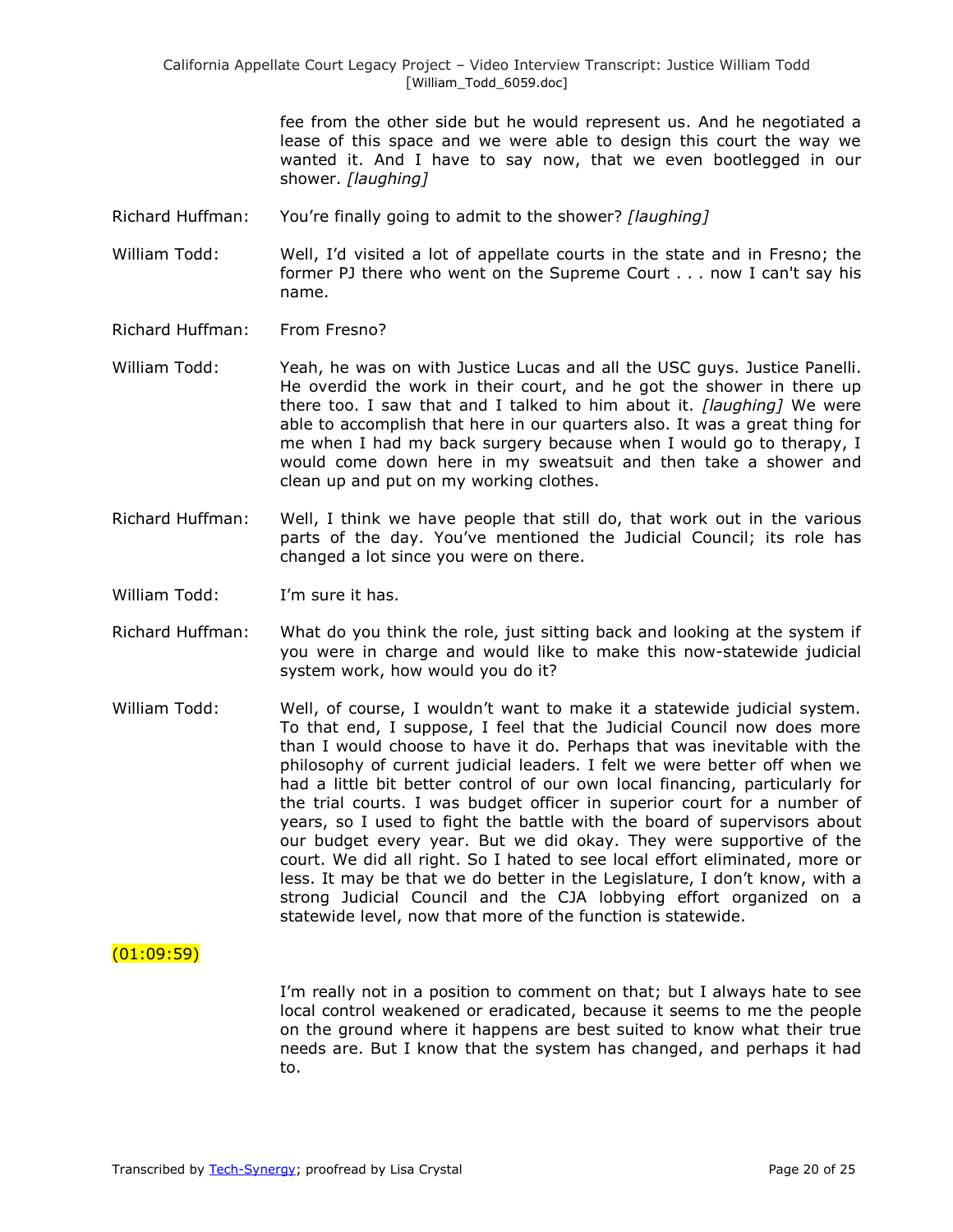- Richard Huffman: One of the things that comes up from time to time in discussions are issues of civility among the bar and the court's ability to run the courtrooms. What thoughts do you have about where we are now or what we should be doing to the court system?
- William Todd: I was on a small committee that set the standard for the Broderick Award here in San Diego, an award which has really attained great stature, I think, in our legal community. We tried to cover the problem of civility in the nature of that award and made it a cardinal attribute of the honorees. I think for the most part the selections have succeeded; we certainly intended that that be one of the prime features, because we were beginning to see too much Los Angeles practice in San Diego.

When I came to San Diego in 1959, there were only about 750 lawyers in the county; and within a year and a half, I think I knew everyone by name, because I was at that McInnis firm. And we had the biggest share of the trial work—personal injury trial work, defense—and so I was taking depositions everywhere, all the time, and conducting pretrial hearings before Judge Simon Monroe all the time. So I met all of the attorneys and everything was on a first-name basis. And I think sometimes it was almost too loose, but on the other hand, there wasn't backstabbing; there weren't defaults being taken unduly. And I think more things settled amicably than is ever the case today. Even settlement costs significant money today. With the growth of the bar and the influx of large firms, particularly firms that come from Los Angeles or San Francisco, we saw a different attitude.

You didn't deal with the same attorneys as often, if a second time, at all; you didn't have the basis of friendship that we used to have. And now with over 13,000 attorneys, it's a whole different ballgame, and so the problem of civility has grown and grown and it's dramatic. And you see lawyers living by pen and paper or by computer, e-mail now; it's impossible to know most of the lawyers that you're going to deal with even in the civil area now. Even the specialized areas are so large that you can't know everyone. And that foments a lack of civility. I can't comment today how it is in the courthouse, because it's been a long time since I've been there. I didn't think it was ever a problem when I was in the superior court; and certainly we never had that kind of problem here—to my knowledge, that is—with judges being overbearing with attorneys. I've heard reports of some presiding judges being a little overly mean with lawyers who had to appear before them on a regular basis. But certainly we should strive for the standards of things like the Broderick Award standards, because without emphasizing civility, the thing can just go the other way too fast.

- Richard Huffman: You were involved in the Inn of Court movement, and as I understand, there is the USC Todd Inn of Court here in San Diego?
- William Todd: We've still got it going, yeah.
- Richard Huffman: It's named after you.
- William Todd: It is now.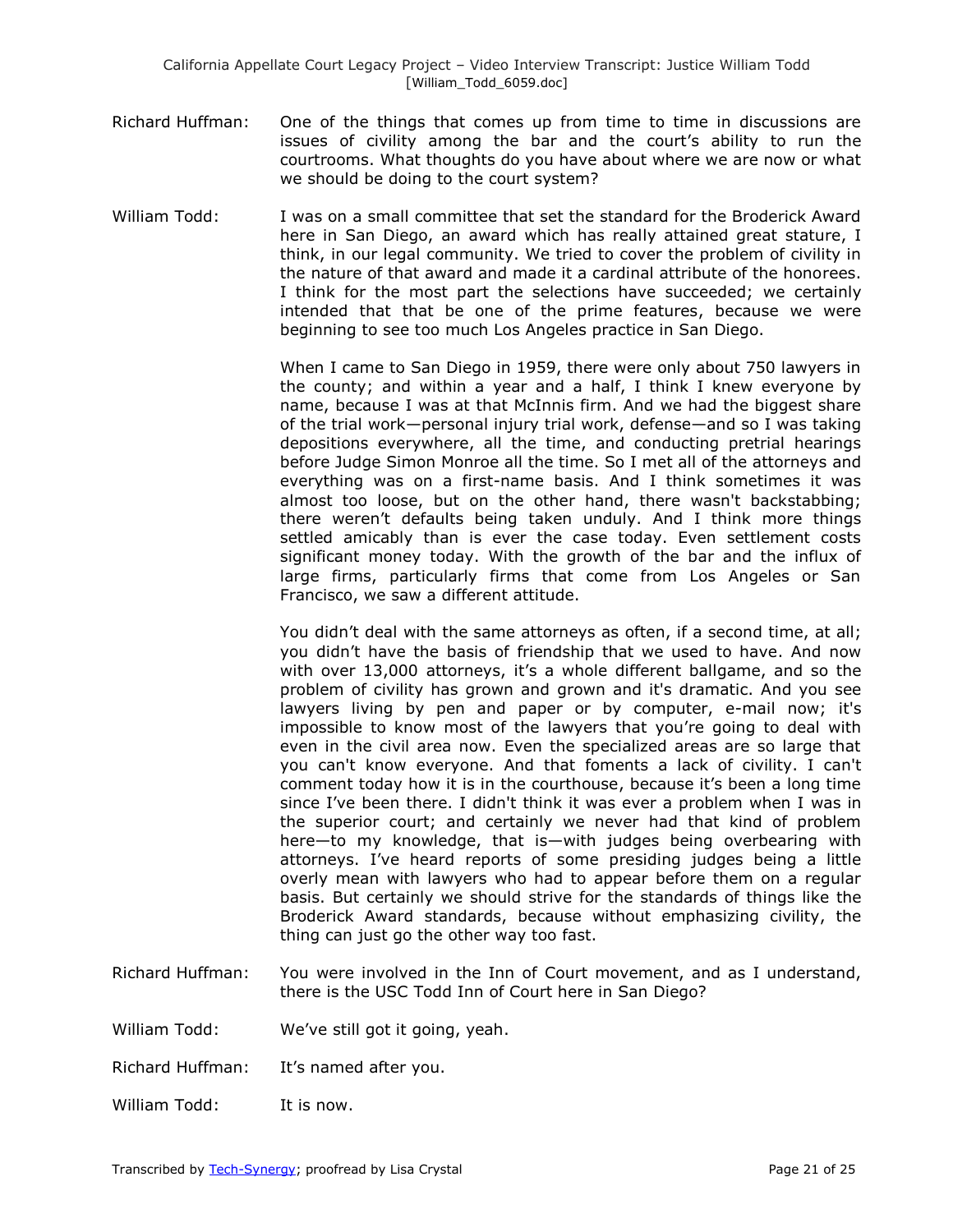Richard Huffman: It wasn't your idea at the beginning, I know that.

### $(01:14:59)$

- William Todd: I had told them not to do it, but I was no longer in the power. *[laughing]*
- Richard Huffman: How many years have you been involved or were you involved with the Inn of Court?

William Todd: We were trying to figure it out, but we didn't check it completely. I think it's at least 15 years now with the Todd Inn, and I was a master in the Welsh Inn before that. But it's been a successful thing. Our idea was to have a place for lawyers, or at least students who had graduated somewhere at USC, even if they didn't go to law school there, to come together as Trojans, because we have so many of these Cal and Stanford pukes down here. *[laughing]*

> So it's been a good experience, and there are not as many USC lawyers here as there are from those other law schools for whatever reason; but there's still a large number, so it's been a good experience to bring these young people in as they come down to San Diego. I think it's more important when there aren't so many of them that they have a chance to mingle with SC judges and lawyers, and I'm very pleased that we were able to accomplish that.

- Richard Huffman: You're in, joins, with the other American Inns of Courts, at least once a year, don't you, for the annual event?
- William Todd: Yes, an annual dinner.
- Richard Huffman: That's a pretty large gathering.
- William Todd: It sure is. I think there are six or seven Inns now. There have been a couple of new ones in the North County.
- Richard Huffman: You think they've added, the Inns of Court have added, to the quality of the practice or the quality of the representation? How do you think they have impacted the system?
- William Todd: I think particularly when you can attract young sole practitioners into the Inns, it's a dramatic thing for those young lawyers. They really don't have any other source of senior counsel, so to speak, and all you have to do is read the discipline reports and you see that so often it's a sole practitioner who has the problems. They get overburdened, it's hard to keep up with everything, and they have no one to share their problems with, no one to seek advice from in so many instances. So I think the Inn experience, particularly for those young attorneys, is dramatically helpful, and we try to do that as much as we can in our end.
- Richard Huffman: Are there any words of advice that you would give to those persons who are starting, want to be judges, want to be appellate judges, want to join our system?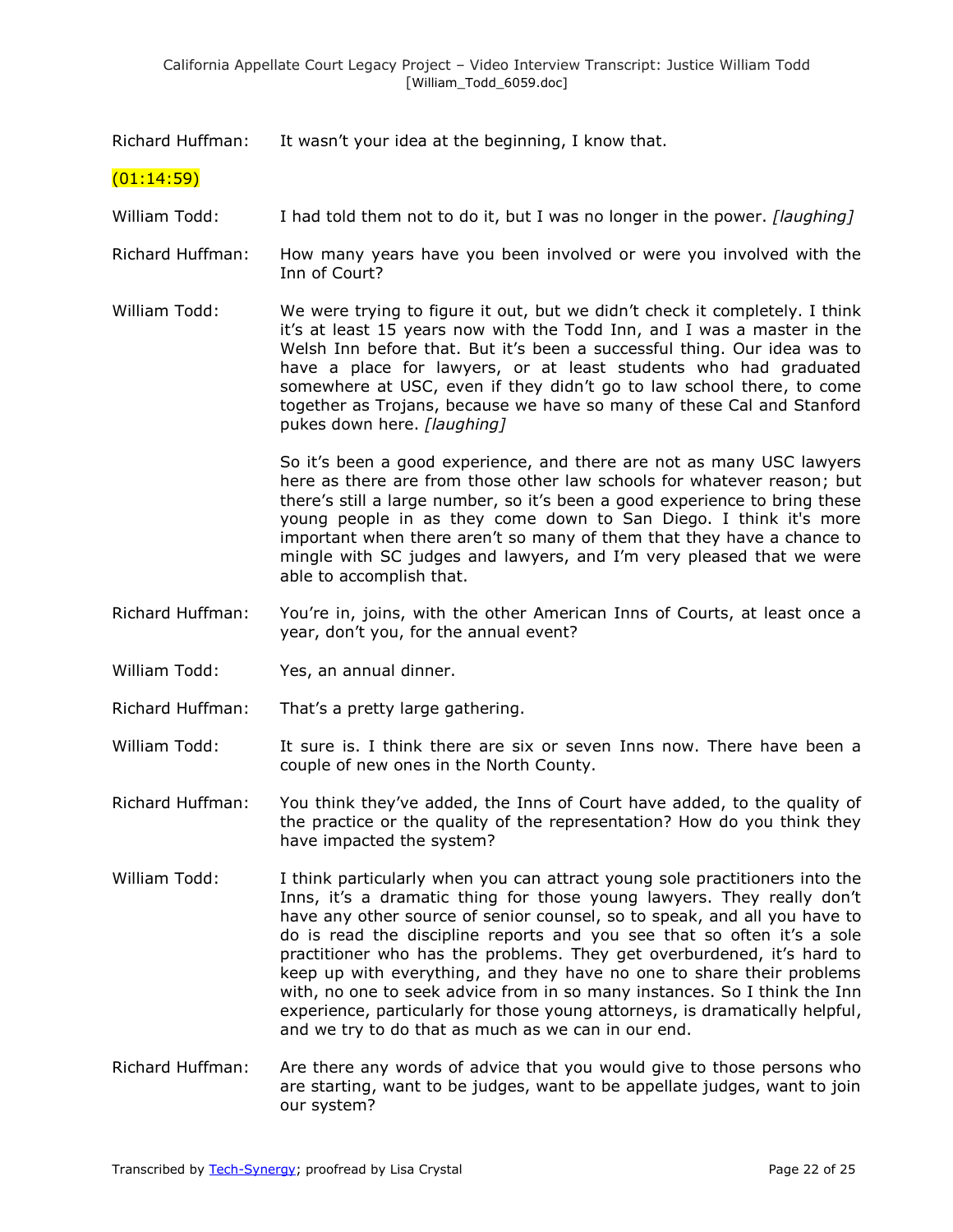William Todd: Well, I've heard John Davies speak about it. It's still a political process. There's no question about that. Our current Governor is sort of changing that somewhat—about 50-50, I think—which I question his policy but he's the Governor. I think you've got to get active in the bar associations because you've got to meet other lawyers. You've got to make a lot of friends among your colleagues if you're ever going to get favorable consideration when you do apply for appointment to the bench. And of course, bar politics is helpful, it really is, because you're before your colleagues in a broader sense. And I heard John Davies state that being a bar president is a very helpful thing if you do aspire to the bench.

> But almost anything that you do actively in the bar association is going to spread your acquaintanceship and get you before your colleagues. The other thing is to be a good lawyer. Represent your clients fully and fairly. Because then if you're educated, you're going to succeed more than not. Other attorneys certainly are going to recognize that. And they want people on the bench who can understand legal issues, who can grasp difficult issues. We know that none of us can know all the law. That's impossible. But if we know where to find the law, and can analyze difficult legal problems, and lawyers know that that is the case, they're going to be more likely to support you when it comes time to comment on your ability to serve as a judge. And in the end, it's those recommendations that come from your colleagues that largely determine, I think, who will be appointed and who won't be.

### (01:20:19)

The other side of it is just making friends with as many lawyers as you can is going to add to your pleasure in life, because those are the people you deal with. I think it's a shame that so many of us tend to restrict so much of our friendships to the profession, because we're so involved that the bulk of our friendships come there that we don't make as many friends outside. So the next step is to get in the community too. Be active in your church, be active in community organizations, support good community activities, and you'll meet people there who will write good letters for you when the time comes. In the end, it's a political process*. [laughing]*

- Richard Huffman: *[Laughing]* Let me just ask this now, and see if you have other thoughts you would like to share. You have seen the evolution of the California court system, the court system generally in the United States. What do you think the challenges that the court system face . . . any observations about where do we go from here with our court system?
- William Todd: Well, there's a perception, I think, in parts of our citizenry that there are too many Caucasian male judges. I think there is that perception, and we read about the perception all the time. My view is that those who are empowered to appoint judicial officers are perfectly willing and happy to appoint well-qualified candidates who are not Caucasian males. It appears that way to me. So there's a public relations effort that needs to be made; and it's not an easy effort, because if you just compare populations, you'll see a disparity in that area that I described. But if you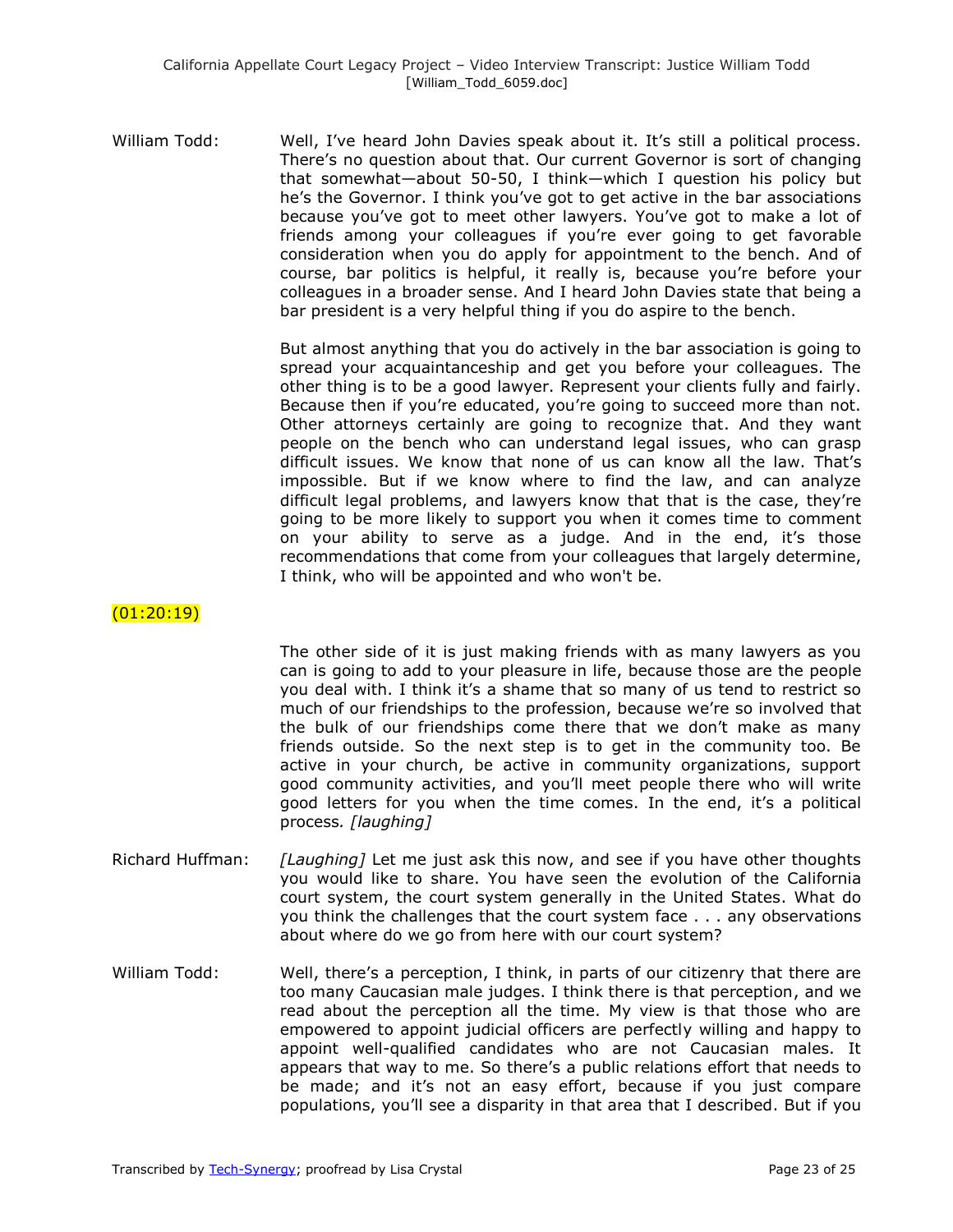compare members of the profession on an ethnic or other basis, it's a much different situation, and the odds on a percentage of a minority group having more qualified persons as potential judicial officers is very remote, it seems to me. The smaller the group, the smaller the percentage in absolute numbers is going to be.

So I think people have to understand that you can scour the entire bar and seek the best people you can find, but it's only going to be a percentage of all groups, all individual groups, it seems to me. The public should understand that. It's not to say that we shouldn't make every effort to look for those people and encourage them to make the effort, but I think people have to understand that within the profession of any particular group there will only be a percentage of highly qualified people, I think.

- Richard Huffman: Do you have any thoughts that—we've ranged around background, trial court, appellate court, and kind of philosophized about the world—are there any other things that you would like to talk about?
- William Todd: I think it would be very difficult in today's legal world for very many attorneys to come directly to a Court of Appeal and be comfortable in being able to say that this trial record shows a miscarriage of justice, unless that particular attorney has spent almost his life as a trial lawyer in a courtroom—because at the end of the day, in criminal cases particularly, but civil cases too, a lot of those are jury cases. You've got to figure out whether the litigants had a fair trial in the trial court; and in the end, that's the cardinal thing you've got to make sure of.

# $(01:25:18)$

If I hadn't had the experience I had, I think it would have been very difficult for me to face that with confidence. I never felt that it gave me a problem on the appellate court. I felt I could see where there was a miscarriage of justice. And the bottom line is, that's the most important thing for us to do. If you haven't had that trial court experience, I think it's much harder to handle the volume of cases that you do here and the variety of issues, particularly in the criminal side, without trial court experience. So I admire justices who can do that handily, and I know there are those, but I think it's real hard. I think, for the most part, you've got to look to our highest level of trial judges to sit on the appellate bench.

- Richard Huffman: Are there any other thoughts that you have as we finish this interview?
- William Todd: I think that from the time I was in junior college, I knew that I either wanted to go one of two ways, either into the law or into journalism. That was my other interest. I did a lot of sports writing when I was in college, and ultimately I abandoned the journalism when I found out about the economics of it. I found out that the lowest guys on the totem pole did most of the work, got the least money and the fewer bylines, so I decided that I would prefer the law. I didn't set out to get rich, and I never did get rich as a lawyer and certainly not as a judge; but we had a good living and we've had a good life, my family. And money was never a